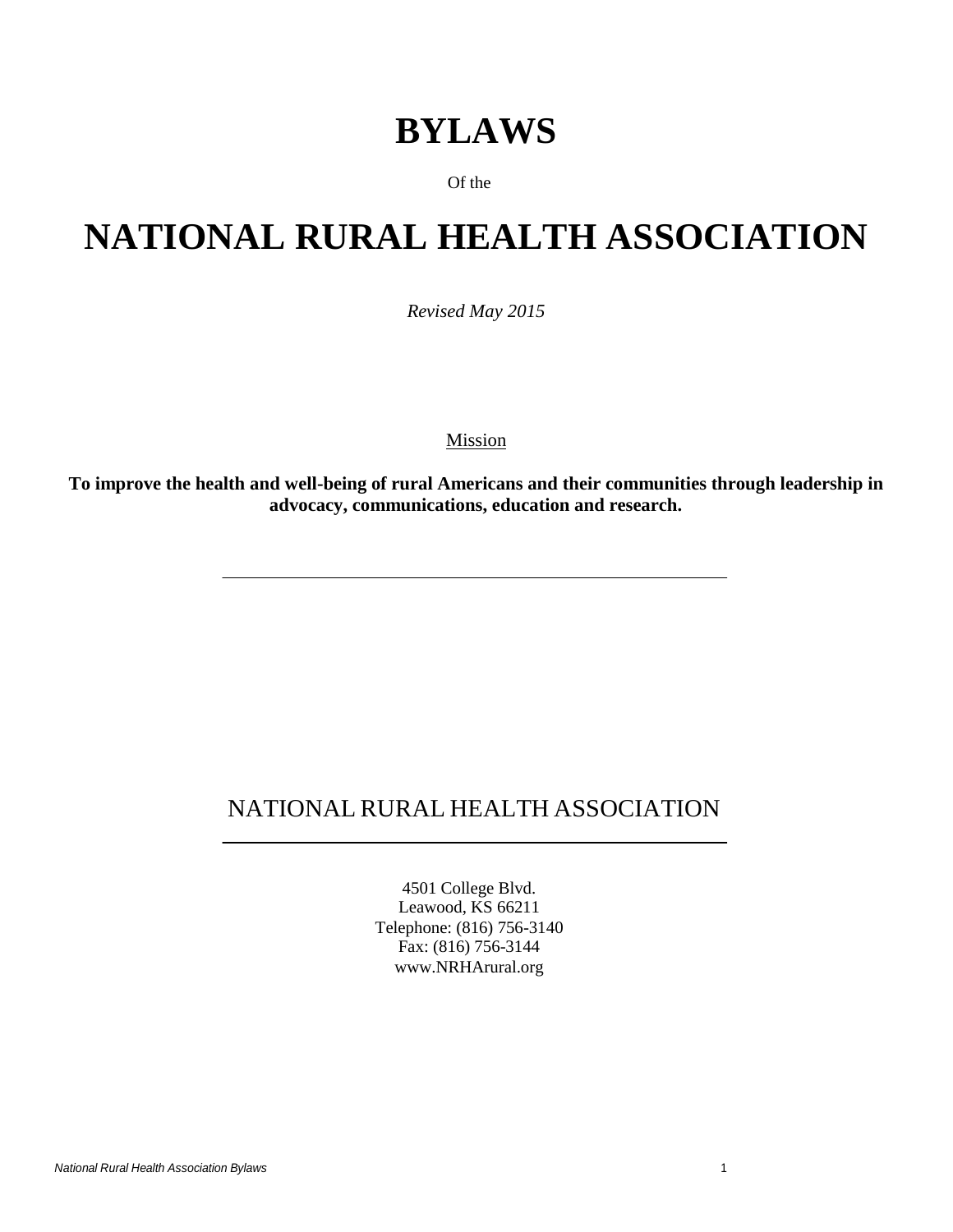## **CONTENTS**

| <b>Article I-Purpose</b>                                | 5  |
|---------------------------------------------------------|----|
| <b>Article II—Membership</b>                            | 5  |
| Section 1-Advocate Membership                           | 5  |
| Section 2-Individual Membership                         | 5  |
| Section 3—Organizational Membership                     | 5  |
| Section 4—Supporting Membership                         | 5  |
| Section 5-Affiliate Membership                          | 6  |
| Section 6—Student Membership                            | 6  |
| Section 7-RHC/FQHC Membership                           | 6  |
| Section 8-Commercial Entities                           | 6  |
| Section 9-Dues and Membership Criteria                  | 6  |
| <b>Article III-Board of Trustees</b>                    | 6  |
| Section 1-Composition and Qualifications                | 6  |
| Section 2—Scope of Responsibility                       | 6  |
| Section 3—Terms of Office                               | 7  |
| Section 4—Meetings                                      | 8  |
| Section 5-Voting                                        | 8  |
| Section 6-Vacancies                                     | 8  |
| Section 7—Resignations                                  | 8  |
| Section 8—Removal of Officers, Trustees or Chairs       | 8  |
| Section 9—Conflict of Interest                          | 9  |
| <b>Article IV-Executive Committee</b>                   | 9  |
| Section 1-Composition                                   | 9  |
| Section 2—Role, Authority and Limitations               | 9  |
| Section 3—Meetings                                      | 10 |
| Section 4-Quorum                                        | 10 |
| <b>Article V-Committees and Task Forces</b>             | 10 |
| Section 1—Standing Committees - Identification          | 10 |
| Section 2—Standing Committees – General Requirements    | 11 |
| Section 3-Standing Committees - Composition, Duties and |    |
| Responsibilities                                        | 11 |
| Section 4—Ad Hoc Committees and Task Forces             | 12 |
| <b>Article VI—Constituency Groups</b>                   | 12 |
| Section 1—Purpose and Composition                       | 12 |
| Section 2—Designation Process and Requirements          | 13 |
| Section 3—Review of Designations                        | 13 |
| Section 4—Constituency Group Chairs                     | 13 |
| Section 5-Board of Trustees Membership                  | 13 |
| Section 6—Rural Health Congress Representation          | 14 |
| Section 7—Elections of Chairs and Rural Health Congress |    |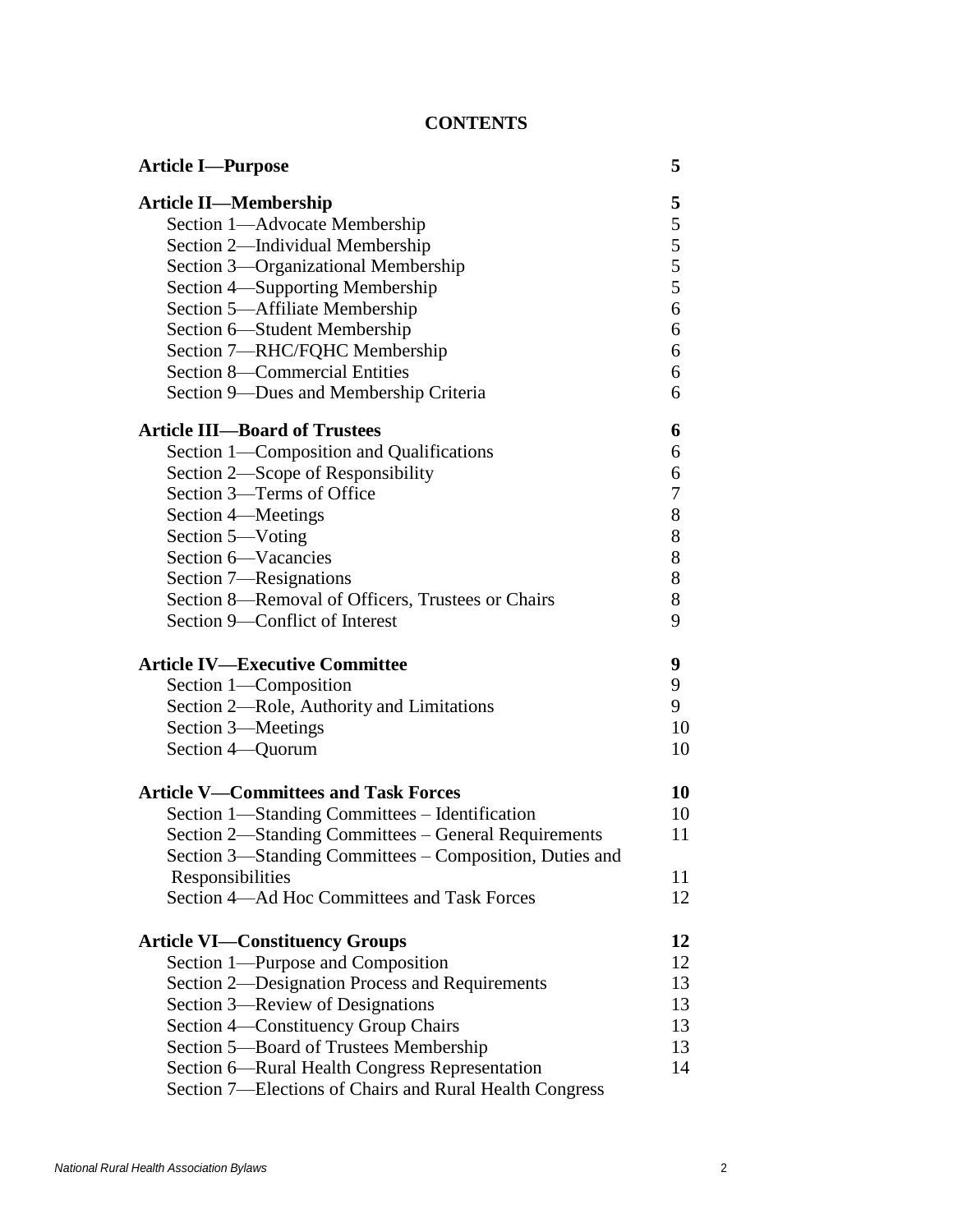| Representatives                                       | 14 |
|-------------------------------------------------------|----|
| Section 8-Removal of Chairs and Rural Health Congress |    |
| Representatives                                       | 14 |
| Section 9-Interest Groups                             | 14 |
| <b>Article VII-Rural Health Congress</b>              | 15 |
| Section 1—Purpose and Composition                     | 15 |
| Section 2—Rural Health Congress Chair and Vice Chair  | 15 |
| Section 3-Elections of Chair and Vice Chair           | 15 |
| Section 4-Removal of Chair or Vice Chair              | 15 |
| Section 5-Attendance and Removal of Members           | 16 |
| Section 6-Procedures                                  | 16 |
| Section 7—Meetings                                    | 17 |
| Section 8—Quorum and Voting                           | 17 |
| Section 9-Vacancies                                   | 17 |
| Section 10-Transitions in Membership                  | 17 |
| <b>Article VIII—State Association Council</b>         | 18 |
| Section 1-Purpose                                     | 18 |
| Section 2-State Affiliates                            | 18 |
| Section 3—Membership                                  | 18 |
| Section 4—State Association Council Chair             | 18 |
| Section 5—Rural Health Congress Representation        | 19 |
| Section 6—Removal of Chair and Rural Health           |    |
| <b>Congress Representatives</b>                       | 19 |
| Section 7—Meetings                                    | 19 |
| <b>Article IX-State Office Council</b>                | 19 |
| Section 1-Purpose                                     | 19 |
| <b>Section 2-State Affiliates</b>                     | 20 |
| Section 3-Membership                                  | 20 |
| Section 4—State Office Council Chair                  | 20 |
| Section 5—Rural Health Congress Representation        | 20 |
| Section 6—Removal of Chair or Rural Health            |    |
| <b>Congress Representatives</b>                       | 20 |
| Section 7-Meetings                                    | 20 |
| <b>Article X—Rural Health Equity Council</b><br>21    |    |
| Section 1-Purpose                                     | 21 |
| Section 2-Membership                                  | 21 |
| Section 3—Rural Health Equity Council Chair           | 21 |
| Section 4—Rural Health Congress Representation        | 22 |
| Section 5—Removal of Chair and Rural Health Congress  |    |
| Representatives                                       | 22 |
| Section 6—Meetings                                    | 22 |
| <b>Article XI-Officers</b>                            | 22 |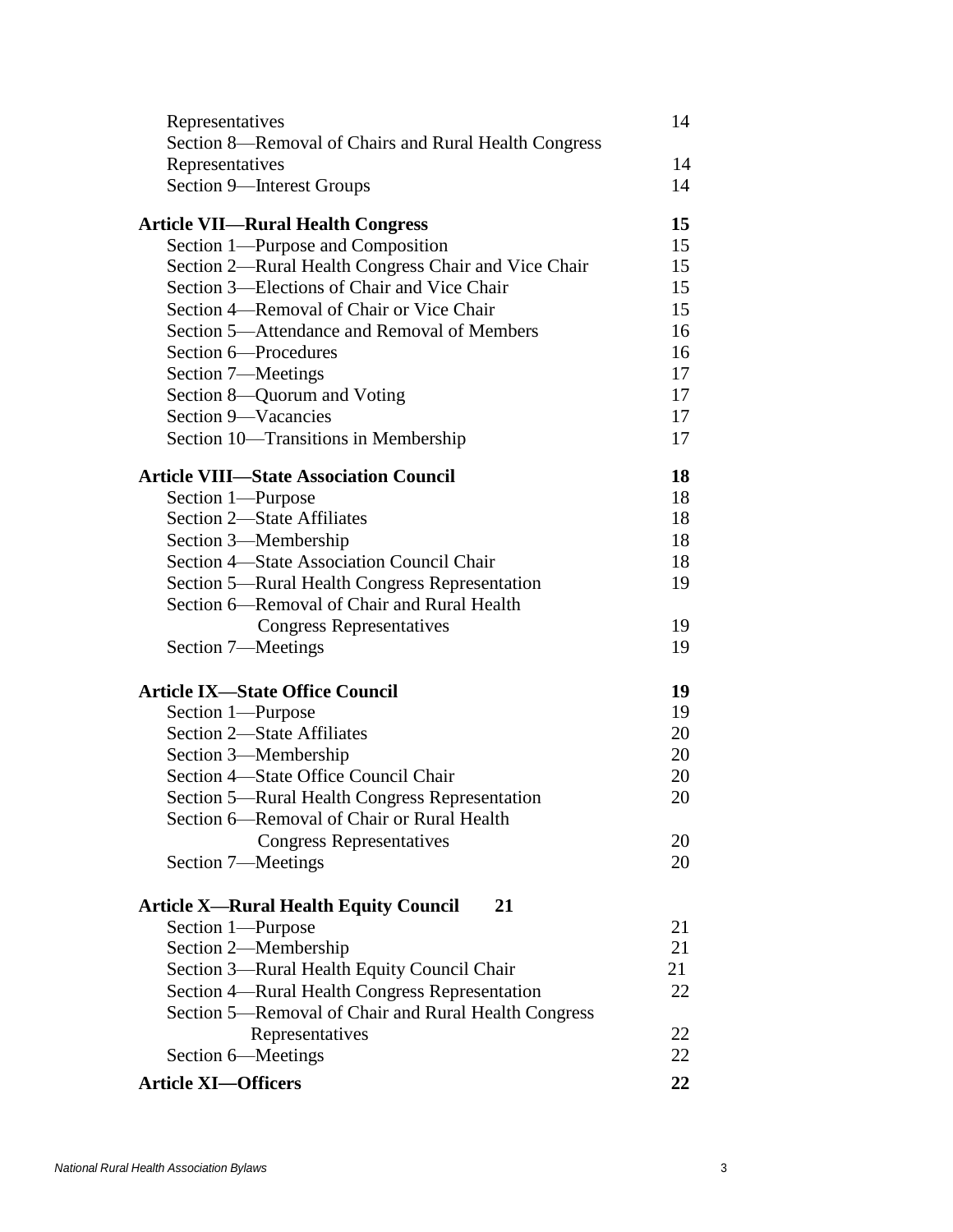| Section 1-Positions                             | 22 |
|-------------------------------------------------|----|
| Section 2—Qualifications                        | 23 |
| Section 3-Elections                             | 23 |
| Section 4—Terms of Office                       | 23 |
| Section 5-Vacancies                             | 23 |
| Section 6-President                             | 23 |
| Section 7-President-elect                       | 23 |
| Section 8-Secretary                             | 24 |
| Section 9-Treasurer                             | 24 |
| Section 10-Chief Executive Officer              | 24 |
| <b>Article XII—Nominations and Voting</b>       | 24 |
| Section 1-Nominations and Credentials Committee | 24 |
| Section 2—Credentialing Date                    | 25 |
| Section 3-Voting                                | 25 |
| Section 4-Leadership Development                | 25 |
| <b>Article XIII—Membership Meetings</b>         | 25 |
| Section 1-Notification                          | 25 |
| Section 2-Annual Membership Meeting             | 26 |
| Section 3-Quorum                                | 26 |
| <b>Article XIV—Alternative Voting Methods</b>   | 26 |
| <b>Article XV-Fiscal Year</b>                   | 26 |
| <b>Article XVI-Amendments</b>                   | 26 |
| Section 1-Bylaws                                | 26 |
| Section 2-Articles of Incorporation             | 27 |
| <b>Article XVII-Official Records</b>            | 27 |
| <b>Article XVIII-Parliamentary Authority</b>    | 27 |
| <b>Article XIX-Discrimination</b>               | 27 |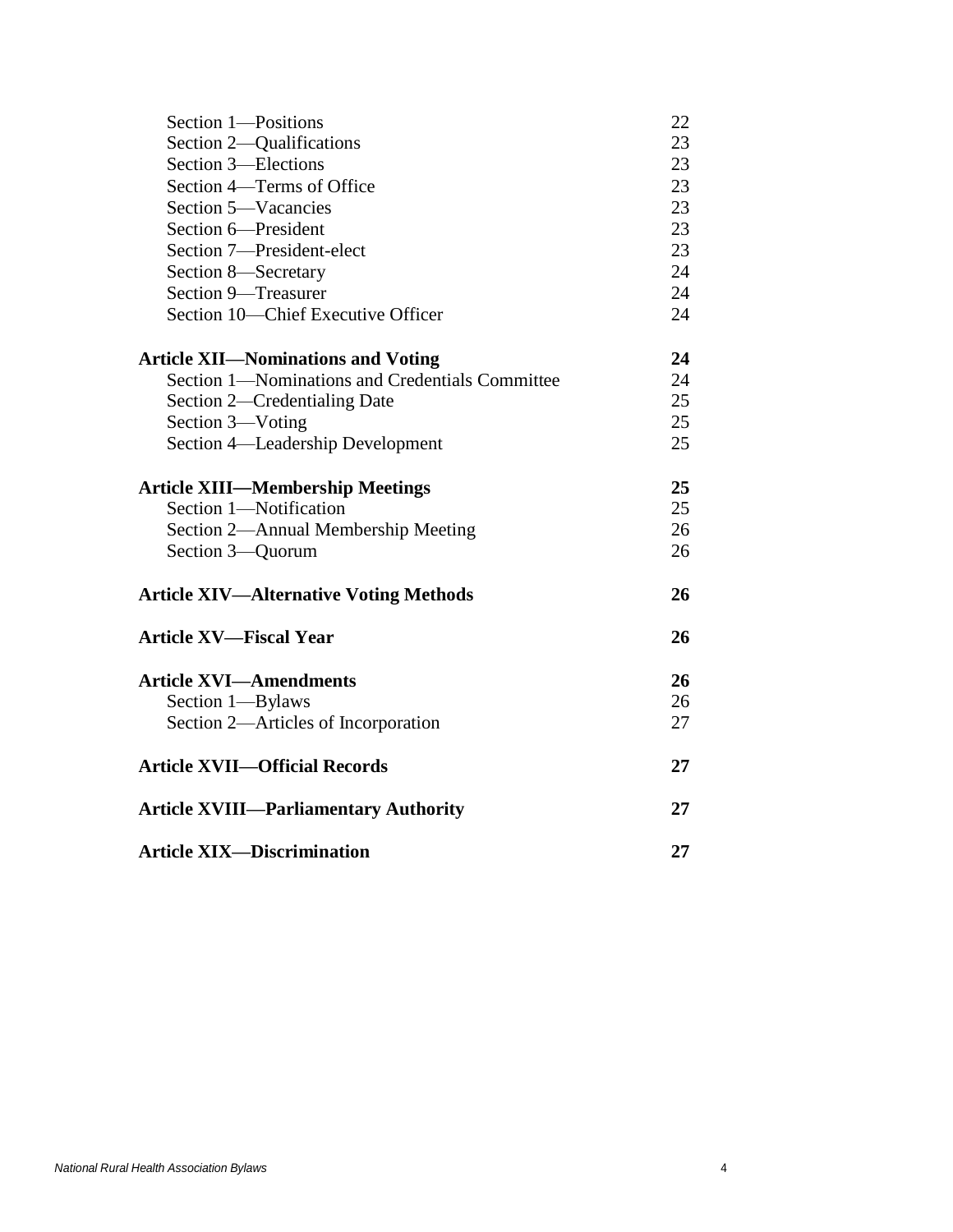## **ARTICLE I—PURPOSE**

<span id="page-4-0"></span>The purposes of the National Rural Health Association (henceforth referred to as the Association or the NRHA) include, but are not limited to, the following:

- a. to identify and represent the health and health care needs and views of rural America;
- b. to increase understanding of the distinctive features of health and health care delivery in small towns and rural areas;
- c. to provide a multi-sector forum for the exchange and distribution of ideas, information, research, and methods relative to the improvement of rural health;
- d. to build coalitions for addressing rural concerns;
- e. to develop and promote solutions to rural health care problems; and
- f. to otherwise represent the interests of the membership of the Association.

## **ARTICLE II—MEMBERSHIP**

### <span id="page-4-2"></span><span id="page-4-1"></span>**Section 1**—**Advocate Membership**

Advocate membership shall be granted to unemployed or retired individuals who share the Association's vision for rural health care issues, have applied and have been accepted for membership, and have paid the required dues. Advocate members shall have one (1) vote in all matters brought before the membership but shall not be entitled to the other privileges of the Association.

## <span id="page-4-3"></span>**Section 2—Individual Membership**

Individual membership shall be granted to persons who have demonstrated an interest in rural health care, have applied and have been accepted for membership, and have paid the required dues. Individual membership is open to non-industry representatives only. Individual members shall have full privileges of the Association, including one (1) vote in all matters brought before the membership.

### <span id="page-4-4"></span>**Section 3—Organizational Membership**

Organizational membership shall be granted to corporations, agencies, professional societies, state rural health associations, state offices of rural health, and other organizations that have demonstrated an interest in rural health care, have applied and been accepted for membership, and have paid the required dues. Organizational members shall have full privileges of the Association, including two (2) votes in all matters brought before the membership.

## <span id="page-4-5"></span>**Section 4—Supporting Membership**

Supporting membership shall be granted to individuals, corporations, agencies, professional societies, state rural health associations and other organizations that wish to support a higher degree of association activity, have applied and been accepted for membership, and have paid the required dues. Supporting members shall have full privileges of organizational membership, including two (2) votes in all matters brought before the membership, and such other privileges and services as shall be designated by the Board of Trustees.

## <span id="page-4-6"></span>**Section 5—Affiliate Membership**

Affiliate membership shall be granted to members of state rural health associations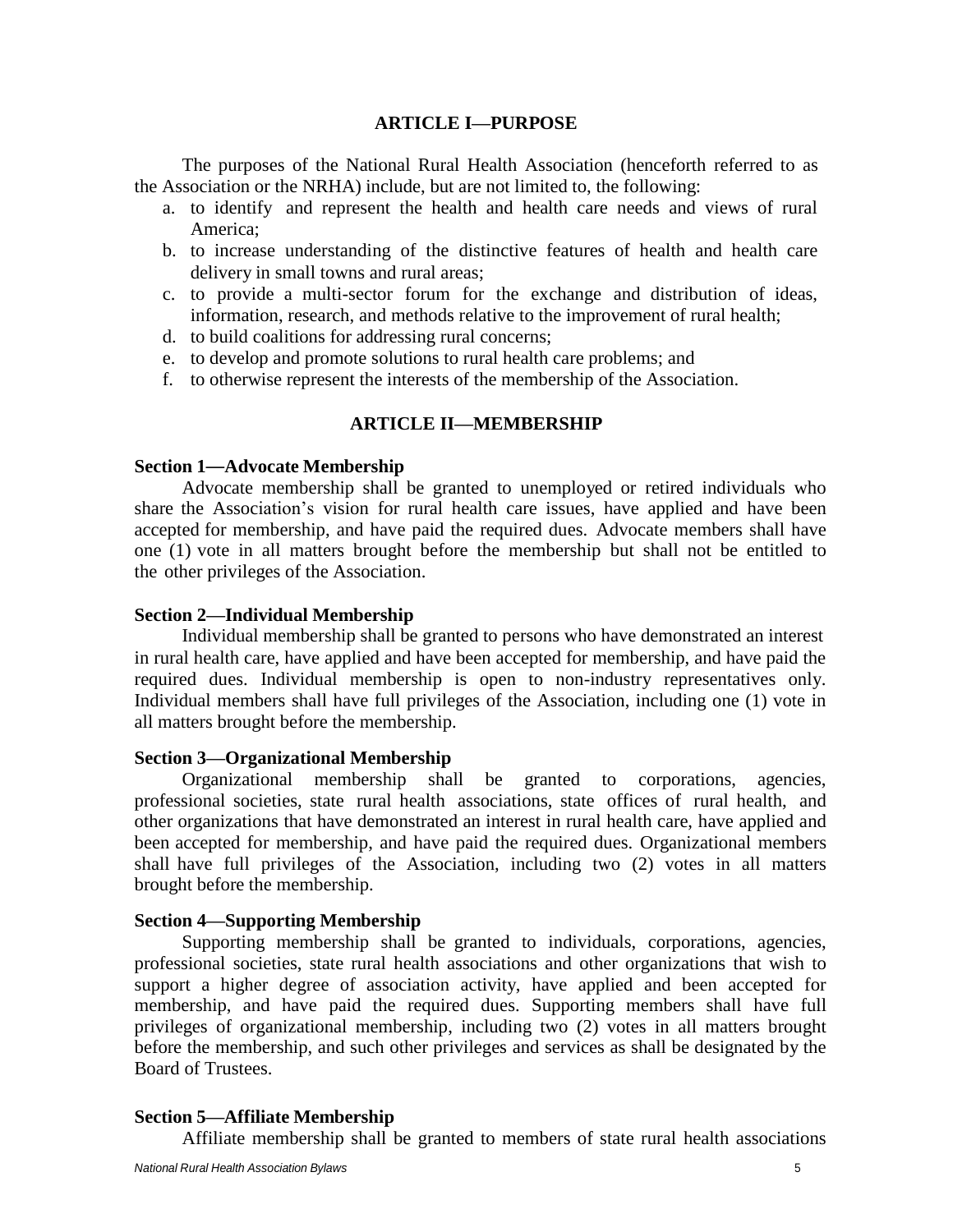who wish to support and participate in the advocacy efforts of the Association. Affiliate members shall not be entitled to full privileges of the Association nor have a vote in matters brought before the membership.

#### <span id="page-5-0"></span>**Section 6—Student Membership**

This category of membership is designed for full-time students enrolled in at least 12 concurrent credit hours per semester (or 9 hours for graduates or post-graduates) of a health-related training program at any level. Individuals with full-time employment are not eligible for student membership. Student members shall be granted most privileges of the Association, including one (1) vote in all matters brought before the membership.

## **Section 7—Rural Health Clinic (RHC)/Federally Qualified Health Clinic (FQHC)**

Membership shall be granted to RHC's or FQHC's that have demonstrated an interest in rural health care, have applied and been accepted for membership, and have paid the required dues. RHC/FQHC members shall have full privileges of the Association, including two (2) votes in all matters brought before the membership.

#### **Section 8—Industry Membership**

Organizational membership shall be granted to industries that provide goods and/or services to members in rural areas, that are primarily commercial in nature, that have demonstrated an interest in rural health care, that have applied and been accepted for membership, and that have paid the required dues. Industry Organizations shall have full privileges of the Association, including two (2) votes in all matters brought before the membership.

#### <span id="page-5-1"></span>**Section 9—Dues and Membership Criteria**

Dues, membership criteria, and privileges for members of the Association shall be fixed by the Board of Trustees for all membership categories*,* and shall be reviewed in December of each year, during the budget process, for continued appropriateness.

#### **ARTICLE III—BOARD OF TRUSTEES**

#### <span id="page-5-3"></span><span id="page-5-2"></span>**Section 1—Composition and Qualifications**

The Board of Trustees shall consist of the elected Chair of each designated and qualified constituency group, the Chair of the State Association Council; the Chair of the State Office Council; the Chair of the Rural Health Equity Council; the Chair of the Rural Health Congress; the elected officers of the Association; and the Chief Executive Officer, as an ex-officio member without a vote.

All trustees shall be members of the Association at the time of their nomination and election and during the term of office. The Chairs of the constituency groups, the State Association Council, the State Office Council, the Rural Health Equity Council, and the Rural Health Congress shall be elected by the membership of their respective groups. An individual member shall not be nominated for, or concurrently serve in more than one capacity on the Board of Trustees.

#### <span id="page-5-4"></span>**Section 2—Scope of Responsibility**

In addition to any specific responsibilities delineated in other sections of these bylaws, the Board of Trustees shall have responsibility and authority to:

- a. Supervise, control, and direct the affairs of the Association;
- b. Actively pursue its responsibilities and the purposes of the Association;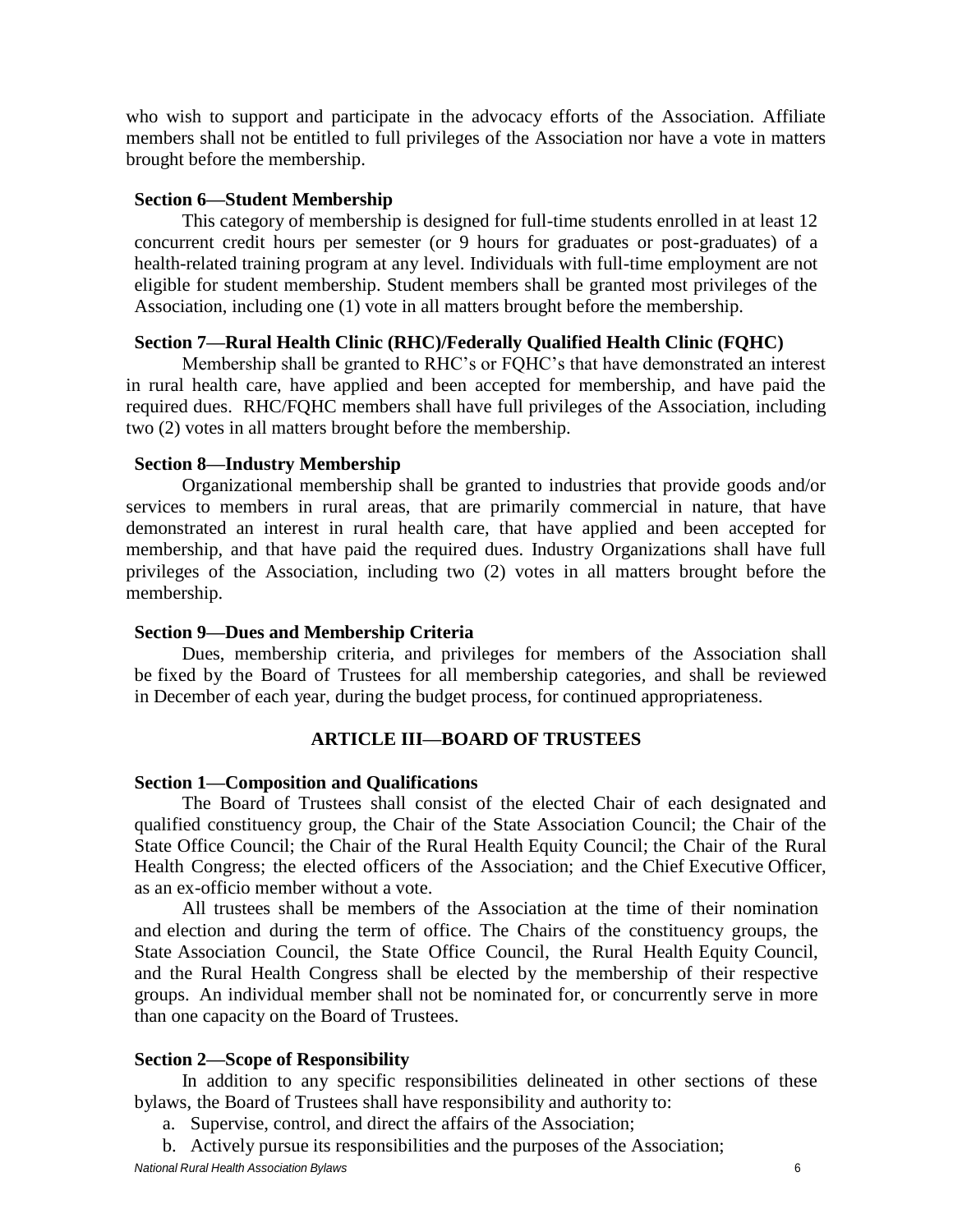- c. Establish and revise policies for the Association, within the limits of the bylaws;
- d. After considering the recommendations of the Executive and Finance Committees, adopt an annual budget for the Association;
- e. Review and approve the Association's required income tax returns;
- f. Upon recommendation of the Finance and Executive Committees, annually appoint independent auditors to audit the financial statements, position, and operations of the Association;
- g. Adopt rules for the conduct of its own business, as deemed advisable, and, subject to the requirements of Article XVI, amend the bylaws of the Association;
- h. Establish policy for the guidance of the Executive Committee and the officers;
- i. Approve the establishment, charters, and dissolution of standing committees, except as otherwise specifically delineated in these bylaws;
- j. Except as otherwise limited by these bylaws, establish Constituency Groups and Councils of the Association; combine or discontinue Constituency Groups and Councils; prescribe the composition of Constituency Groups and Councils; maintain coordination among Constituency Groups and Councils; and establish general rules governing operation of Constituency Groups and Councils;
- k. Approve the establishment of ad-hoc committees and task forces to address specific issues within a defined timeframe and consistent with a charter established by the Board;
- l. Review and either ratify, modify or overturn actions taken and policies adopted by the Executive Committee on behalf of the Association;
- m. Establish, periodically review, and revise, as necessary, a strategy for communicating Association actions and policies to the members of the Association and assure that each component of the Association implements the strategy as part of its activities;
- n. Establish Association positions on public policy in the absence of policy established by the Rural Health Congress, provided that positions so established must be raised for consideration by the Congress at its next meeting. The Board of Trustees also may overturn positions on public policy established by the Rural Health Congress when the position adopted by the Congress is deemed detrimental to the well-being of the Association. A vote of two-thirds of the Board of Trustees is needed to overturn a position established by the Rural Health Congress. If the Board overturns a position adopted by the Rural Health Congress, the president of the Association shall communicate to Congress members, at the next meeting of the Congress or by electronic mail or other communication methods if more timely, the actions and rationale of the Board of Trustees; and
- o. In the execution of its powers, appoint such agents as it considers necessary.

### <span id="page-6-0"></span>**Section 3**—**Terms of Office**

<span id="page-6-1"></span>The term of office for constituency group Chairs, the Chair of the Rural Health Congress, the Chair of the State Association Council, the Chair of the State Office Council, and the Chair of the Rural Health Equity Council shall be two (2) years or until their successors are duly elected and qualified, subject to the restriction that they may serve no more than two (2) consecutive terms in the same position. The term of office for all trustees shall be from January 1 immediately following their election until such time as their successors have been duly elected and qualified, or they resign, or are removed, or are otherwise unable to fulfill an unexpired term.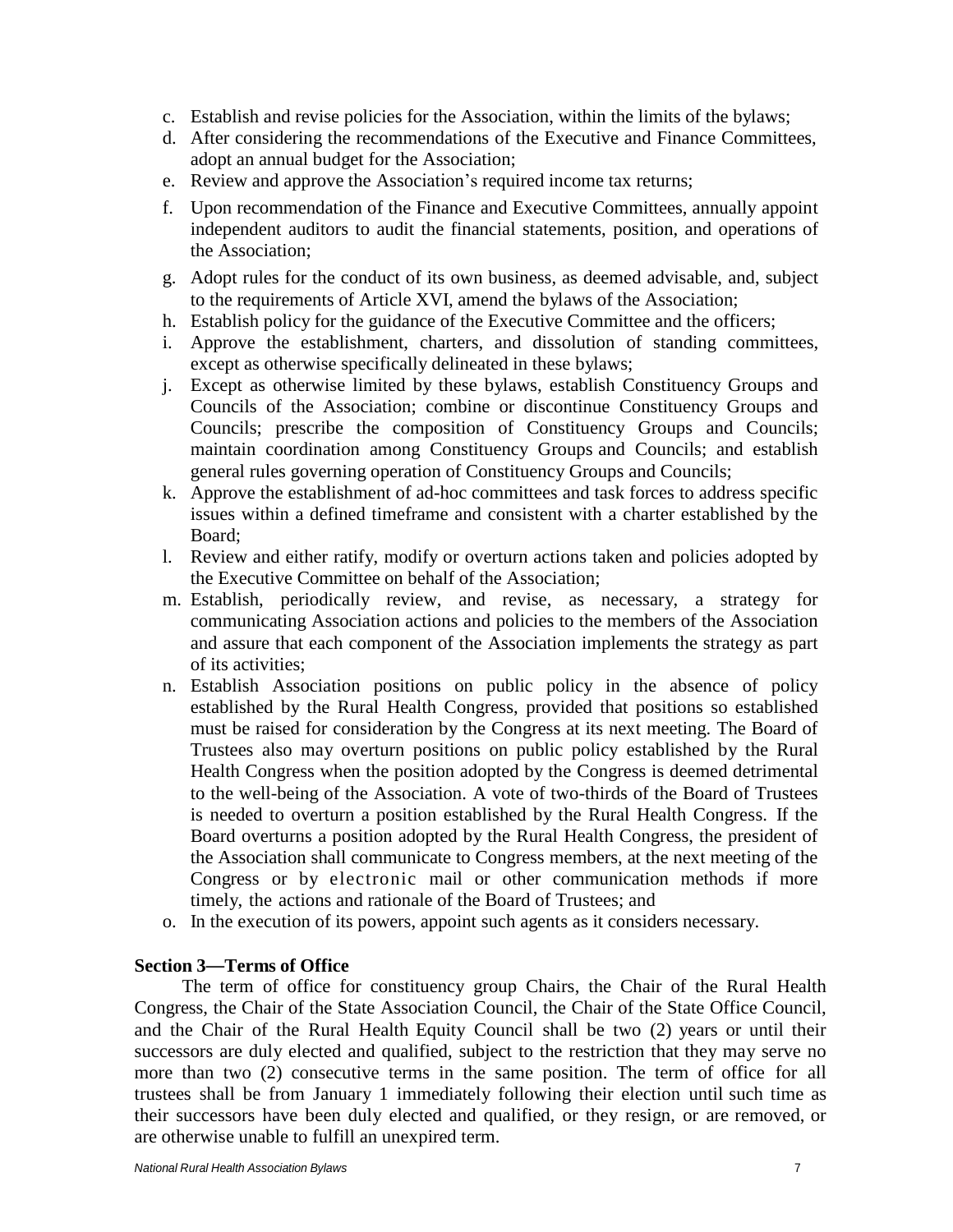#### **Section 4—Meetings**

The Board of Trustees shall meet a minimum of three (3) times per year. One meeting shall occur at the Association's annual conference. All other meetings shall be set by the Board of Trustees. Emergency meetings of the Board of Trustees may be called by a majority vote of the Board or the Executive Committee. At least thirty (30) days' notice shall be given to the trustees for all Board of Trustees meetings. Members of the Board of Trustees are expected to attend all meetings of the Board.

Except for the meeting at the annual conference, the Board of Trustees may meet by conference call or other technology by which all members of the Board can simultaneously participate in all proceedings and discussion. Additionally, the Board of Trustees may use email or other communications methods as appropriate to conduct the business of the Association.

A majority of the Board of Trustees shall constitute a quorum.

#### <span id="page-7-0"></span>**Section 5—Voting**

Each member of the Board of Trustees shall possess one (1) vote in matters coming before the Board of Trustees. Voting by proxy shall not be allowed. Unless otherwise stipulated in these bylaws, the act of a majority of the voting members present at any meeting at which there is a quorum shall be the act of the Board of Trustees.

#### <span id="page-7-1"></span>**Section 6—Vacancies**

In the event of the inability of any trustee to fulfill the duties of the position, the vacancy thus created shall be filled by the Board of Trustees. In the case of a vacancy, the Board of Trustees shall solicit nominations from the appropriate constituency group, council, or the Rural Health Congress. The Board of Trustees may then designate an individual to serve in that position until the next annual election is held. In all such cases, however, the Board of Trustees shall retain the right to designate the replacement trustee.

#### <span id="page-7-2"></span>**Section 7**—**Resignations**

Any constituency group or council Chair who no longer affiliates with the Association or with the constituency group or council that elected her or him, must notify the President and resign from the Board of Trustees within thirty (30) days of that change.

## <span id="page-7-3"></span>**Section 8—Removal of Officers, Trustees or Chairs**

The Board of Trustees shall be empowered to dismiss any officer (President, President-elect, Immediate Past President, Secretary, or Treasurer) or the Chair of any standing or ad hoc committee or task force if, in the sole opinion of the Board of Trustees, the individual has failed to perform the duties of that position or has engaged in conduct deemed unbecoming of the Association. Such dismissal shall be effective upon the vote of at least two-thirds (2/3) of all members of the Board of Trustees.

The Board of Trustees shall have the power to initiate a dismissal of the Chair of any constituency group, the Rural Health Congress, the State Association Council, the State Office Council, or the Rural Health Equity Council if, in the sole opinion of the Board of Trustees, the individual has failed to perform the duties of his or her position or has engaged in conduct deemed unbecoming of the Association. A two- thirds (2/3) vote of all members of the Board of Trustees shall be required to initiate a dismissal. Upon the required two-thirds (2/3) vote by the Board of Trustees, the dismissal shall be referred for ratification to the constituency group, the Rural Health Congress, the State Association Council the State Office Council, or the Rural Health Equity Council that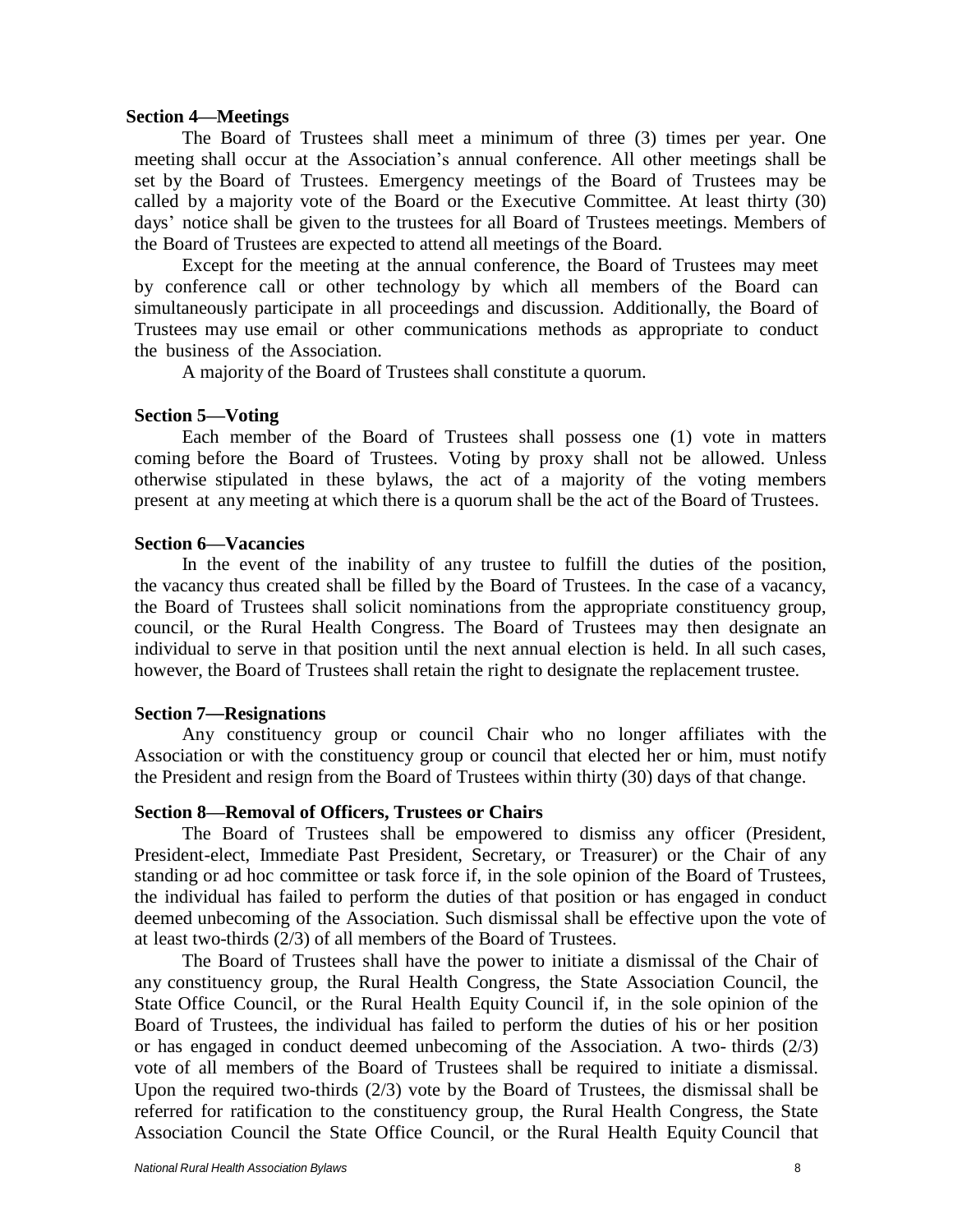elected the respective Chair. The dismissal shall be ratified and effective only upon a vote by 25 members or ten (10) percent of the membership, whichever is greater, from the respective constituency group, the Rural Health Congress, the State Association Council, or the State Office Council approving the dismissal. In the case of the Rural Health Equity Council, the dismissal shall be ratified and effective upon a vote of 5 members or twenty (20) percent of the membership, whichever is greater, approving the dismissal.

Alternately, the Board of Trustees shall be required to ratify a dismissal initiated by any constituency group, the State Association Council the State Office Council, the Rural Health Congress, or the Rural Health Equity Council according to these bylaws regarding the respective Chair of any constituency group, the State Association Council, the State Office Council, the Rural Health Congress or the Rural Health Equity Council. The dismissal shall be ratified and effective only upon a two-thirds (2/3) vote of all members of the Board of Trustees approving the dismissal.

Any removal of Officers, Trustees, or Chairs shall be done in consultation with legal counsel for the Association.

## <span id="page-8-0"></span>**Section 9—Conflict of Interest**

Whenever a trustee or officer has a financial or personal interest in any matter coming before the Board of Trustees, the Board of Trustees shall ensure that the interest of such officer or trustee is fully disclosed to the Board of Trustees; no interested officer or trustee may vote or lobby on the matter or be counted in determining the existence of a quorum at the meeting of the Board of Trustees at which such matter is voted upon; any transaction in which a trustee or officer has a financial or personal interest shall be duly approved by members of the Board of Trustees not so interested or connected as being in the best interests of the Association; any payments to the interested officer or trustee as a result of the board action shall be reasonable and shall not exceed fair market value; and the minutes of meetings at which such votes are taken shall record such disclosure, abstention, and rationale for approval.

## **ARTICLE IV—EXECUTIVE COMMITTEE**

### <span id="page-8-2"></span><span id="page-8-1"></span>**Section 1—Composition**

The Executive Committee shall consist of six (6) voting members, including the officers of the Association and the Chair of the Rural Health Congress. Additionally, the Chief Executive Officer shall be a member in an ex-officio capacity without a vote. The President shall preside over meetings of the Executive Committee.

## <span id="page-8-3"></span>**Section 2—Role, Authority and Limitations**

In addition to any other role, authority, and limitations delineated for the Executive Committee in other sections of these bylaws, the Executive Committee shall have responsibility and authority to:

- a. Oversee the administrative work of the Association;
- b. Provide responsive feedback and assistance to the Chief Executive Officer of the Association. The Executive Committee shall also carry out an annual evaluation of the performance of the Chief Executive Officer of the Association and report its findings to the Board of Trustees;
- *National Rural Health Association Bylaws* 9 c. Take any actions necessary to carry out the policies of the Board of Trustees between meetings of the Board and exercise, during intervals between meetings of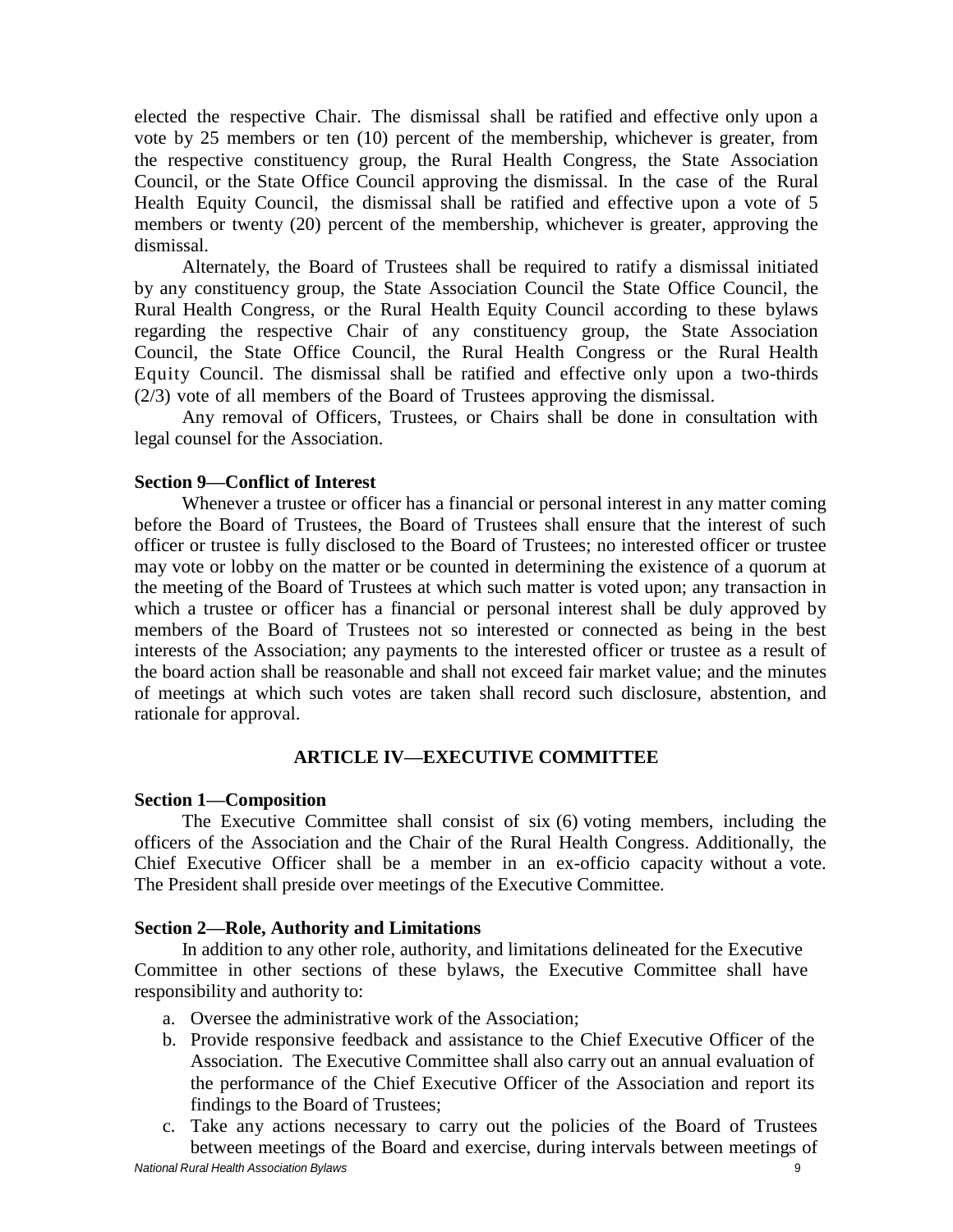the Board of Trustees, all powers of the Board in management and direction of the business and professional activities of the Association, in all cases in which specific directions have not been given by the Board. Any action taken by the Executive Committee shall be presented to the Board of Trustees at its next meeting to be considered for ratification, modification or repeal;

- d. Conform to the policies of the Board of Trustees in the conduct of its work and adopt interim policies which shall be in effect until the next meeting of the Board of Trustees, at which time the policies shall be presented to the Board of Trustees to be considered for ratification, modification or repeal. The Executive Committee may not amend the articles of incorporation, nor the bylaws, nor adopt a plan of merger or consolidation, nor adopt a resolution of voluntary dissolution, nor take any action contrary to the policies established by the Board of Trustees; and
- e. Review the annual budget and selection of independent auditors proposed by the Finance Committee and make recommendations to the Board of Trustees regarding adoption of the proposed budget and appointment of independent auditors.

#### <span id="page-9-0"></span>**Section 3—Meetings**

Meetings of the Executive Committee shall be called by the President or upon written or e-mail notice of the meeting agreed to by a majority of the voting members of the Executive Committee. The Executive Committee may meet face-to-face or by conference call or other technology by which all members of the Committee can simultaneously participate in all proceedings and discussion.

At any meeting, each voting member of the Executive Committee shall be entitled to one (1) vote. Voting by proxy shall not be allowed. The act of a majority of the voting members present at any meeting at which there is a quorum shall be the act of the Executive Committee.

#### <span id="page-9-1"></span>**Section 4—Quorum**

A quorum shall be four (4) voting members of the Executive Committee.

### **ARTICLE V—COMMITTEES AND TASK FORCES**

#### <span id="page-9-3"></span><span id="page-9-2"></span>**Section 1—Standing Committees – Identification**

The standing committees of the Board of Trustees shall be the Executive, Finance, Government Affairs, Membership, Communications, Annual Conference Planning*,* Nominations and Credentials, Past-Presidents Council, and the *Journal of Rural Health* Editorial Board.

#### <span id="page-9-4"></span>**Section 2—Standing Committees – General Requirements**

Except as specifically described elsewhere in these bylaws, Chairs and members of standing committees shall be appointed by and serve at the pleasure of the President, and shall have a term limit of not more than two (2) consecutive two-year terms. After a break in service of one (1) two-year term, Chairs and members of standing committees may be re-appointed to the committee on which they previously served. All standing committees must include two (2) or more members of the Board of Trustees but, with the exception of the Executive Committee, may extend beyond the Board of Trustees.

*National Rural Health Association Bylaws* 10 Chairs of standing committees of the Board of Trustees not otherwise members of the Board shall serve as ex-officio members of the Board of Trustees without a vote and shall report on the committee activities and recommend actions to the Board on behalf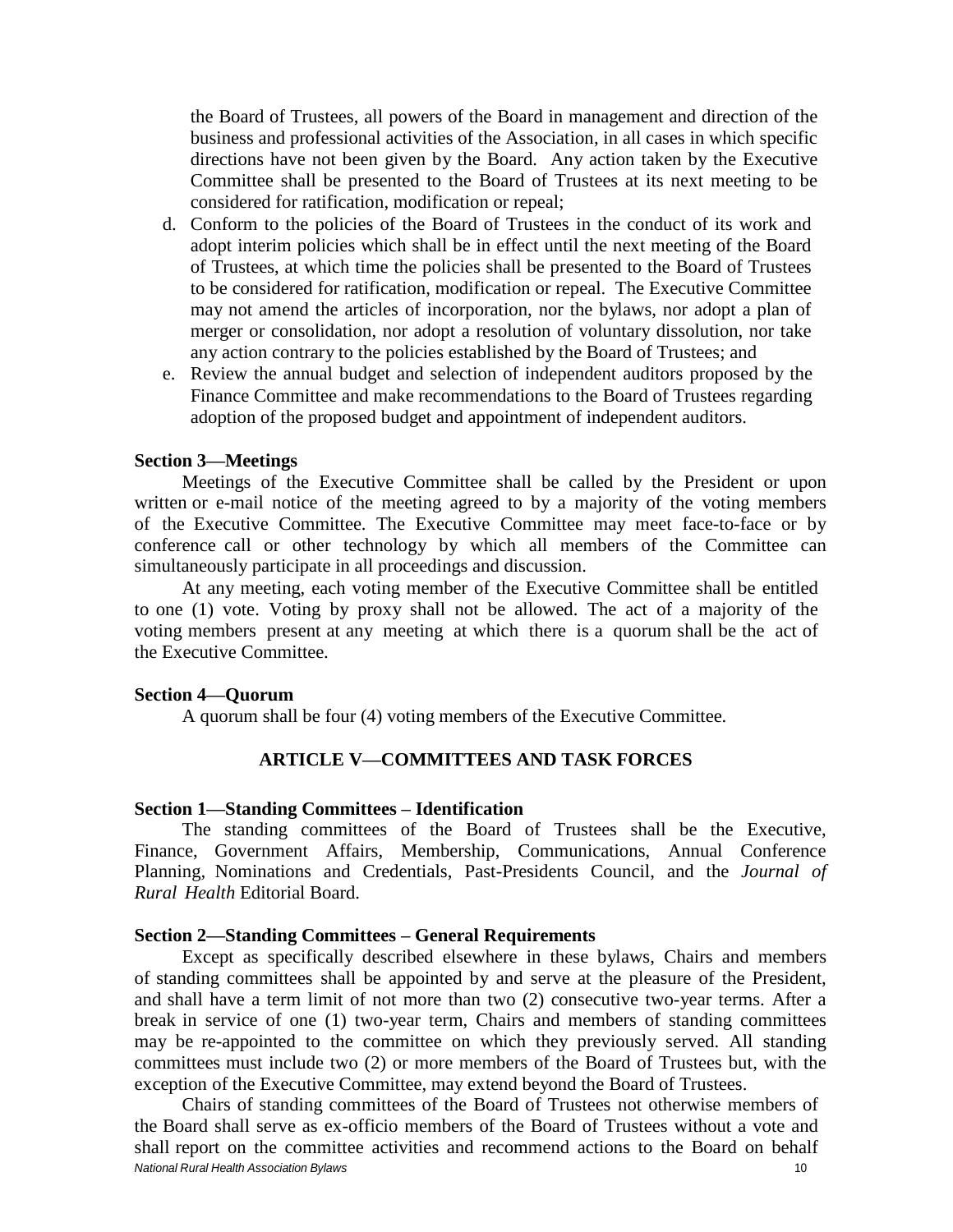of the committee. Committee Chairs that are not members of the Board of Trustees shall be allowed to attend all Board meetings by use of conference calls or other communications technology.

## <span id="page-10-0"></span>**Section 3—Standing Committees – Composition, Duties and Responsibilities**

The duties and responsibilities of the standing committees are as follows:

- a. Executive Committee to be composed and carry out responsibilities as described in Article IV.
- b. Finance Committee to advise the Board of Trustees on financial matters; periodically review the financial performance and condition of the Association and review the findings of the annual audit of the Association and make any recommendations resulting from these reviews to the Board of Trustees; propose an annual budget for the Association developed in concert with the staff of the Association; and annually recommend to the Executive Committee and Board of Trustees independent auditors to be appointed to audit the financial statements, position and operations of the Association. In making appointments to the committee, the President shall assure that individuals appointed have experience in organizational finance, preferably with organizations similar to the Association. The committee shall be chaired by the Treasurer of the Association and a majority of the members shall be members of the Board of Trustees. (Members of this particular committee shall not have term limits.)
- c. Government Affairs Committee (GAC) to provide guidance and recommendations to the Board of Trustees on advocacy priorities within the policies of the Association as set by the Rural Heath Congress and Board of Trustees; educate and inform policymakers about advocacy priorities as recommended by the GAC and approved by the Board of Trustees; report on its activities at each meeting of the Rural Health Congress; make recommendations to the Rural Health Congress on issues requiring their review and approval; provide expertise to staff on legislative and regulatory issues; ensure the Association's guiding principles and mission are promoted through its advocacy program. The Government Affairs Committee shall consist of up to twenty-four (24) members, including one representative from each constituency group and council, the Chair and vice Chair of the Rural Health Congress, and the balance consisting of at-large members. Appointments shall be made based on an individual's leadership abilities, interest in advocacy and policy, general willingness to participate, and the needs of the committee to achieve geographic balance. In making these appointments, the President shall seek the counsel and advice of the Chair of the Government Affairs Committee and staff. Committee members shall elect a Chairperson from GAC membership. The Chair shall serve a two (2) year term, and not more than two (2) consecutive terms of office.
- d. Membership Committee to advise the Board of Trustees on matters relating to the membership of the Association and its dues structure. (Members of this particular committee shall not have term limits.)
- e. Communications Committee to advise the Board of Trustees and Association staff on matters relating to the Association's internal and external communications strategies and activities; assist in designing and implementing offerings to inform members of the Association about the structure and activities of the Association; and assist other components of the Association in designing and implementing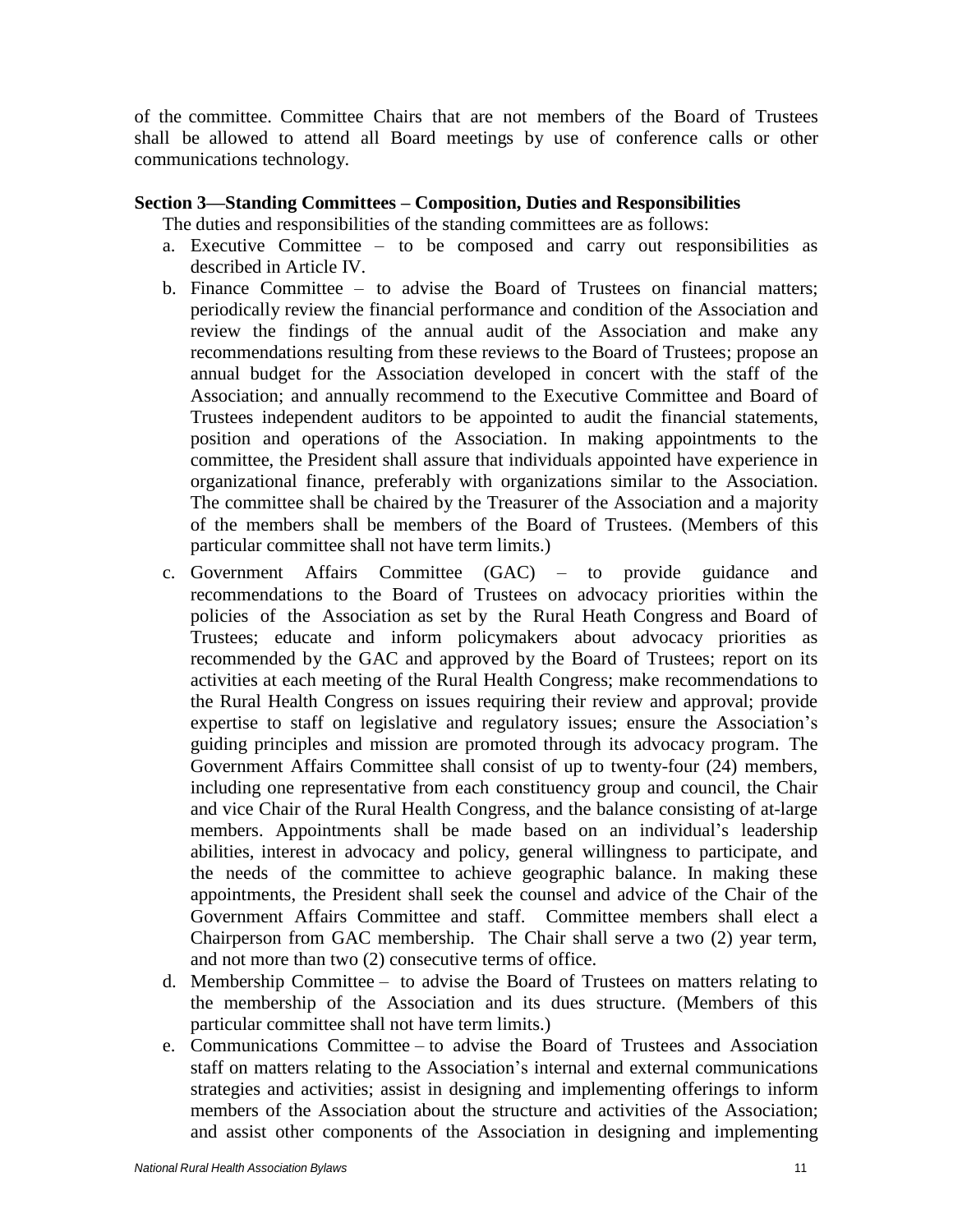effective communications strategies and activities. (Members of this particular committee shall not have term limits.)

- f. Annual Conference Planning Committee to advise the Board of Trustees on matters relating to the Association's Annual Conference and to assist with its planning. The committee shall be chaired by the President-Elect of the Association.
- g. Nominations and Credentials Committee to advise the Board of Trustees, carry out the nominations and credentialing process of the Association, and cultivate future leaders for the Association (see Article XII, Section 1).
- h. The *Journal of Rural Health* Editorial Board to oversee and direct the content of the *Journal of Rural Health* and make recommendations to the Board of Trustees regarding Association policies, strategies and activities related to the *Journal*.
- i. Past Presidents Council to serve in an advisory capacity to the President. The President shall have the ability to convene or make available for counsel the experience and advice of Past Presidents through the Past Presidents Council. Past Presidents shall not have a vote in board matters but may speak to issues at the invitation of the board. In addition, Past Presidents may play a role in orientation and development of NRHA leadership at the invitation of the President or the Board of Trustees.

### <span id="page-11-0"></span>**Section 4**—**Ad Hoc Committees and Task Forces**

The Board of Trustees may establish ad hoc committees, task forces, and other issue-specific groups as may be necessary to meet the needs of the Association or as requested by members of the Association. The charge, duties and duration of such ad hoc committees, task forces, and other issue-specific groups shall be designated by the Board of Trustees, and the committee or task force members and Chair will be designated by the Board of Trustees. The Board of Trustees may delegate these appointments to the President.

#### **ARTICLE VI—CONSTITUENCY GROUPS**

#### <span id="page-11-2"></span><span id="page-11-1"></span>**Section 1—Purpose and Composition**

Constituency groups shall represent the major areas of interests in rural health of the Association's members, shall provide a forum for discussion and development of issues of importance to members of the group, and provide an assured vehicle for the members of the group to be represented on the Board of Trustees and Rural Health Congress. Each voting member of the Association shall select the constituency group(s) affiliation of his or her choice on an annual basis. Individual members of the Association shall possess one (1) vote in the constituency group of their choice and may be granted a subscribing membership in any other constituency group of their choice. Subscribing members shall be eligible to participate in the activities of any constituency group and receive all official information and materials generated by or for that constituency group. Subscribing members shall not possess an additional vote in any additional constituency group. Organizational or supporting members shall possess two (2) votes that may be equally divided between two (2) constituency groups.

#### <span id="page-11-3"></span>**Section 2—Designation Process and Requirements**

Association members desiring the establishment of a constituency group shall submit a petition to the Board of Trustees for review. The petition shall provide a concise definition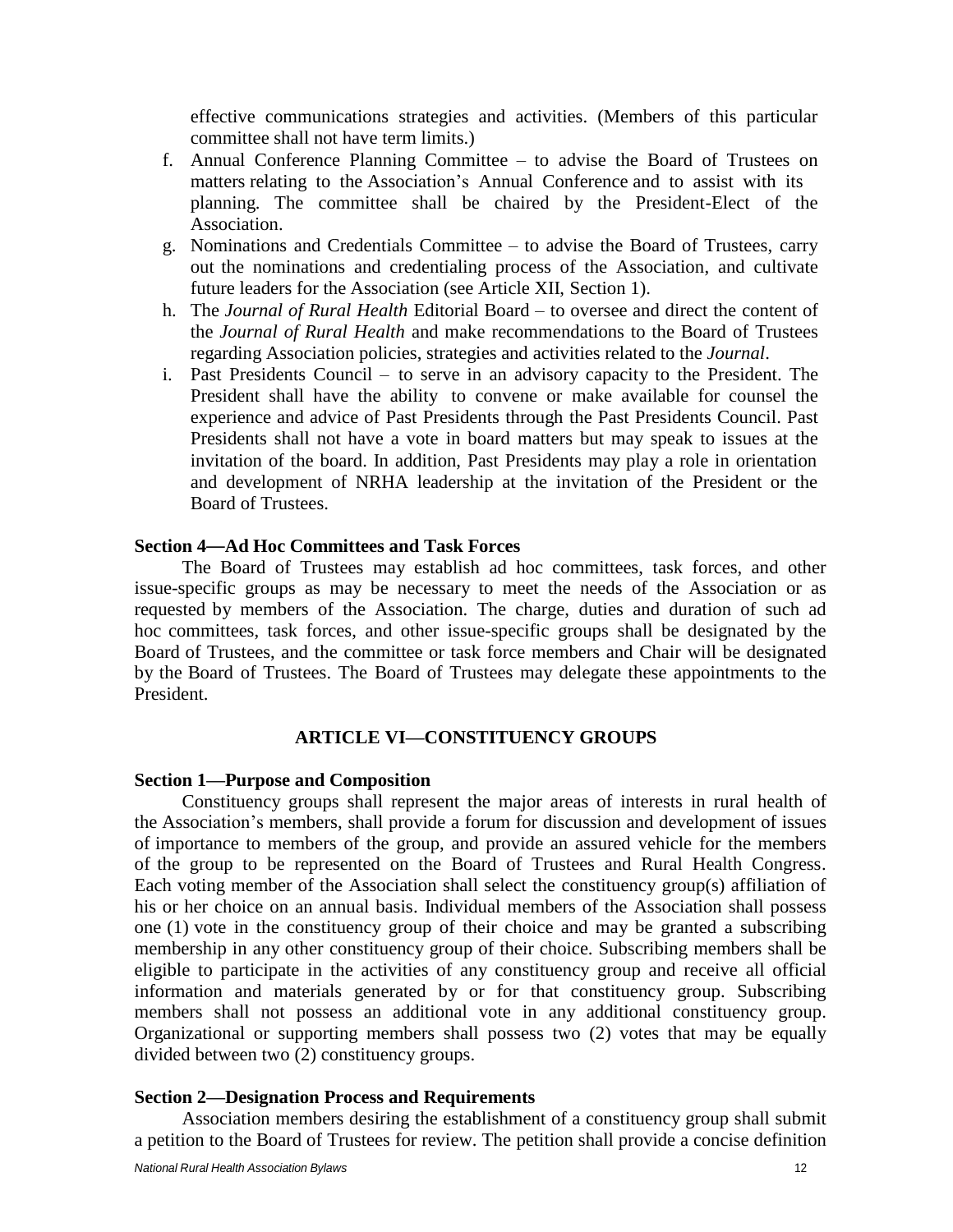of the constituency group's interest area; documentation that its interest area does not substantially duplicate that of an existing constituency group; a description of its proposed goals and objectives; and a work plan. The petition shall also contain the commitment of at least one hundred (100) (any combination of advocate, individual, organizational, supporting, or student members) who are willing to select the constituency group. Upon approval by the Board of Trustees, a constituency group shall be designated and shall be entitled to one (1) voting representative to the Rural Health Congress.

#### <span id="page-12-0"></span>**Section 3—Review of Designations**

The Board of Trustees shall review the membership status of all constituency groups each year on the credentialing date set in Article XII, Section 2 for purposes of Policy Congress representation. Constituency groups shall provide the Board of Trustees a report on the previous year's activities and objectives and a work plan for the coming year.

#### <span id="page-12-1"></span>**Section 4—Constituency Group Chairs**

Each constituency group shall elect a constituency group Chair who will sit as a voting member of the Rural Health Congress. The Chair may designate another member of the constituency group to serve in his or her position on the Rural Health Congress.

#### <span id="page-12-2"></span>**Section 5—Board of Trustees Membership**

 If a constituency group achieves at least one hundred (100) members, the constituency group Chair shall sit as a voting member of the Board of Trustees.

## <span id="page-12-3"></span>**Section 6—Rural Health Congress Representation**

Each designated constituency group shall elect one (1) representative to the Rural Health Congress, in addition to the constituency group Chair, for each fifty (50) votes in the constituency group after the first (100) votes. The number of members shall be established annually through the credentialing process described in Article XII.

#### **Section 7—Elections of Chairs and Rural Health Congress Representatives**

By July 1 of each year, the Nominations and Credentials Committee shall notify the membership of vacancies and solicit nominations for constituency group Chairs and Rural Health Congress representatives from the membership. Each year, on the first business day following the credentialing of the membership under Article XII – Section 2, constituency group Chairs shall be informed of their current group status and the number of representatives for which each constituency group has been credentialed for the following year's elections. Nominees for constituency group Chair and Rural Health Congress representatives must be voting members of the Association and voting members of the constituency group. The election of the constituency group Chair and Rural Health Congress representatives shall be conducted as described in Article XII. The Association membership will be notified of the results of the election prior to January 1.

#### **Section 8—Removal of Chairs and Rural Health Congress Representatives**

The members of any constituency group may petition the Board of Trustees for dismissal of their respective Chairs who are thought to have failed to perform the duties of their positions or have engaged in conduct deemed unbecoming of the Association. A written petition of at least 25 members or ten (10) percent of the members, whichever is greater, of the petitioning group shall be necessary for submission of a constituency group Chair dismissal petition before the Board of Trustees. Such dismissal shall be subject to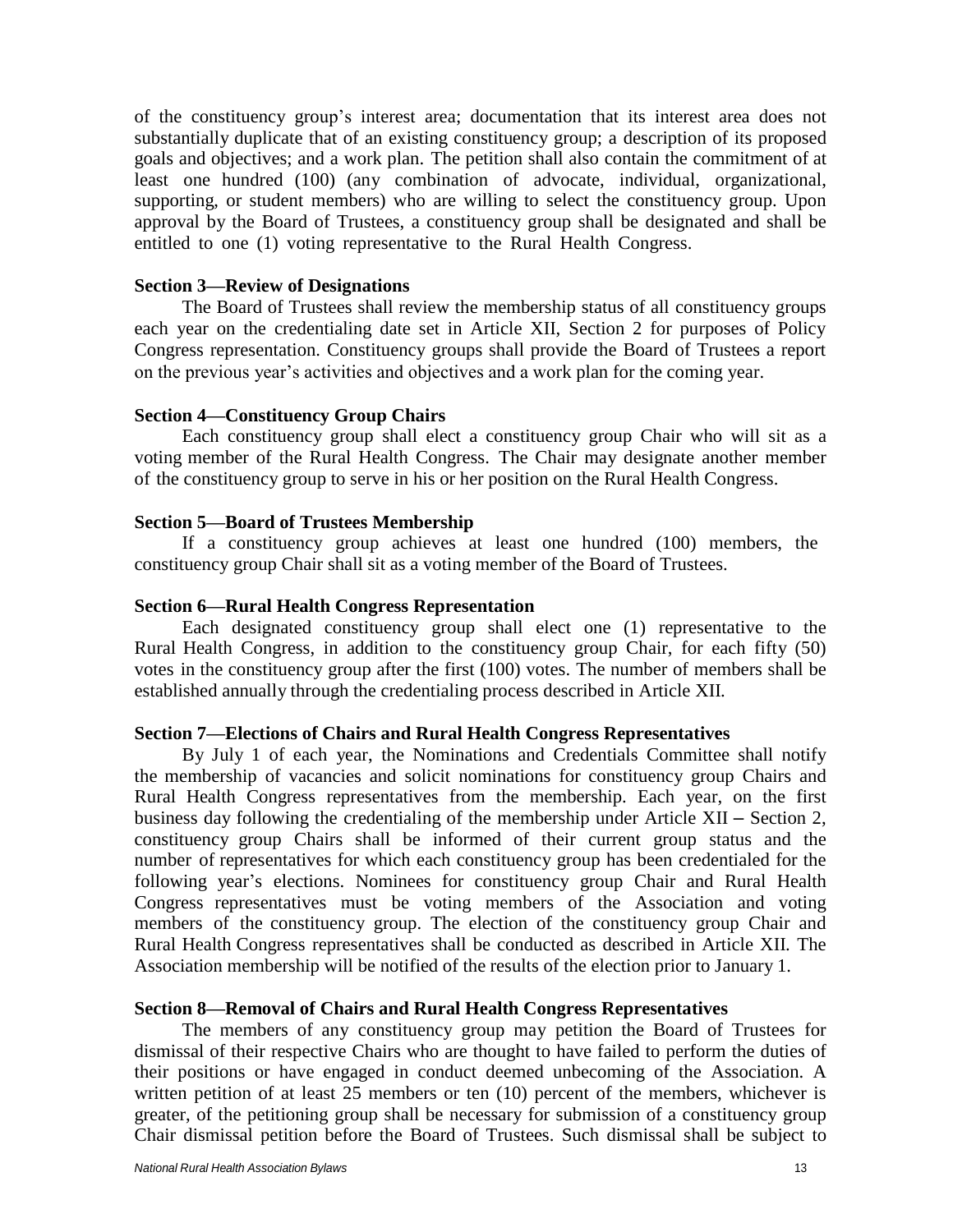ratification by the Board of Trustees as specified in Article III—Section 8.

Alternatively, the members of a constituency group are required to ratify a dismissal initiated by the Board of Trustees against the constituency group's Chair pursuant to the provisions of Article III—Section 8. Such dismissal shall be ratified and effective only upon a vote of 25 members or ten (10) percent, whichever is greater, of the members of the constituency group approving the dismissal.

Rural Health Congress representatives of constituency groups are required to abide by the attendance and removal provisions of other Rural Health Congress Representatives as described in Article VII—Section 5.

#### <span id="page-13-0"></span>**Section 9—Interest Groups**

Interest groups can be established to allow members of like interests and common concerns to network together and exchange ideas. An interest group may include members from within or between constituency groups, but interest groups must be sponsored by a single constituency group. Constituency groups may develop interest groups at the request of their membership according to criteria as they may develop. Membership in interest groups is voluntary and may be limited by the sponsoring constituency group.

### **ARTICLE VII — RURAL HEALTH CONGRESS**

#### <span id="page-13-2"></span><span id="page-13-1"></span>**Section 1—Purpose and Composition**

The Rural Health Congress shall determine the Association's positions regarding public policy. The Rural Health Congress shall be composed of the elected representatives of constituency groups; elected representatives of the State Association Council; elected representatives of the State Office Council; elected representatives of the Rural Health Equity Council; the Chair and Vice-Chair of the Rural Health Congress; the five (5) most recent Presidents of the Association (not counting the Immediate Past President); and the members of the Board of Trustees. Each member of the Rural Health Congress shall have one (1) vote in all deliberations of the Congress*.* Voting by proxy shall not be allowed*.*

## <span id="page-13-3"></span>**Section 2—Rural Health Congress Chair and Vice Chair**

The Rural Health Congress shall elect a Chair and a vice Chair from its membership. The Chair of the Rural Health Congress shall conduct the Rural Health Congress meetings, appoint members to ad hoc committees and other committees, sit as a member of the Board of Trustees, and report to the Board, at each of its meetings, on the activities of the Congress, the policies adopted by the Congress, and any issues on which the Congress is seeking input. The vice Chair shall function in the role of Chair in the absence of the Chair and shall assist in the conduct of the business of the Rural Health Congress. The Chair and vice Chair shall serve a two (2) year term, and not more than two (2) consecutive terms of office.

#### <span id="page-13-4"></span>**Section 3—Elections of Chair and Vice Chair**

Nominees for the position of Chair and vice Chair shall be solicited from members of the Rural Health Congress at least sixty (60) days prior to the Fall meeting of the Rural Health Congress. In addition, nominees shall be accepted from the floor. Each nominee shall have the opportunity to address the Rural Health Congress prior to the conduct of the election. The election shall be by a majority of the secret ballots cast. In the case of a lack of a majority on any ballot, the candidate receiving the least number of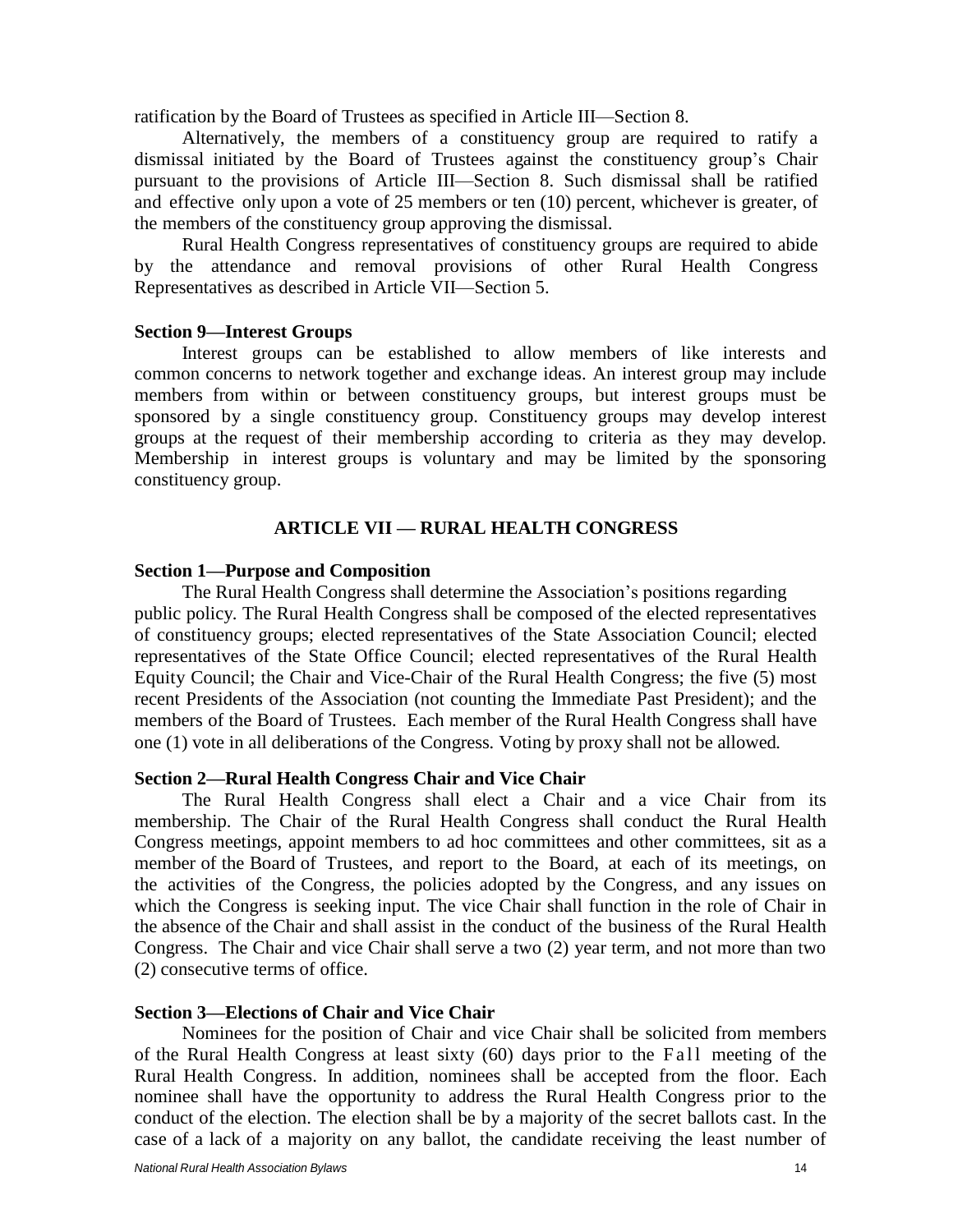votes shall be eliminated and an additional ballot shall be taken on the remaining candidates until one candidate obtains a majority.

Should a current member of the Rural Health Congress be elected to another position on the Rural Health Congress, such as Chair or vice Chair, that member shall vacate the previous position held and retain the current position to which he or she has been elected.

#### <span id="page-14-0"></span>**Section 4—Removal of Chair or Vice Chair**

The members of the Rural Health Congress may petition the Board of Trustees for dismissal of their Chair, if the Chair is thought to have failed to perform the duties of the position or have engaged in conduct deemed unbecoming of the Association. A written petition of at least 25 members or ten (10) percent of the voting members, whichever is greater, of the Rural Health Congress shall be necessary for submission of a dismissal petition to the Board of Trustees. Such dismissal shall be subject to ratification by the Board of Trustees as specified in Article III—Section 8.

Alternately, the members of the Rural Health Congress are required to ratify a dismissal initiated by the Board of Trustees against the Rural Health Congress Chair pursuant to the provisions of Article III—Section 8. Such dismissal shall be ratified and effective only upon a vote of 25 members or ten (10) percent of the members, whichever is greater, of the Rural Health Congress approving the dismissal.

The members of the Rural Health Congress have the power to dismiss the vice Chair upon the vote of 25 members or ten (10) percent of the members, whichever is greater, of the Rural Health Congress. Such dismissal is not required to be ratified by the Board of Trustees.

#### <span id="page-14-1"></span>**Section 5**—**Attendance and Removal of Members**

Rural Health Congress members are expected to attend all meetings of the Congress. A member may request an excused absence from a meeting by notifying the Chair of the constituency group or council he or she represents. Such request shall be made prior to the meeting or, in extenuating circumstances, as soon as possible thereafter. Constituency group and council Chairs may notify the Chair of the Congress of any excused absences from their constituency groups or councils.

When a member misses two meetings unexcused or notifies the constituency group or council Chair of inability to continue as a Congress member, the constituency group or council Chair may appoint a person to replace that Rural Health Congress member. That appointee shall serve for the remainder of the position's current term, at which time a new Rural Health Congress member shall be elected to fill the position. If the constituency group or council Chair fails to appoint a replacement prior to the next meeting of the Congress, the Congress Chair, after consulting with the constituency group or council Chair and Executive Committee, may appoint a replacement member.

#### <span id="page-14-2"></span>**Section 6**—**Procedures**

The Rural Health Congress shall function according to procedures and structures as shall from time to time be recommended by its members and approved by the Board of Trustees. In determining the Association's positions on public policy, the Rural Health Congress may use an ad hoc committee structure to research and develop policy positions and to receive, review, and report on proposals submitted for the consideration by the Rural Health Congress. Proposed policy positions shall be considered by the Congress only when the position is sponsored by a constituency group, council, or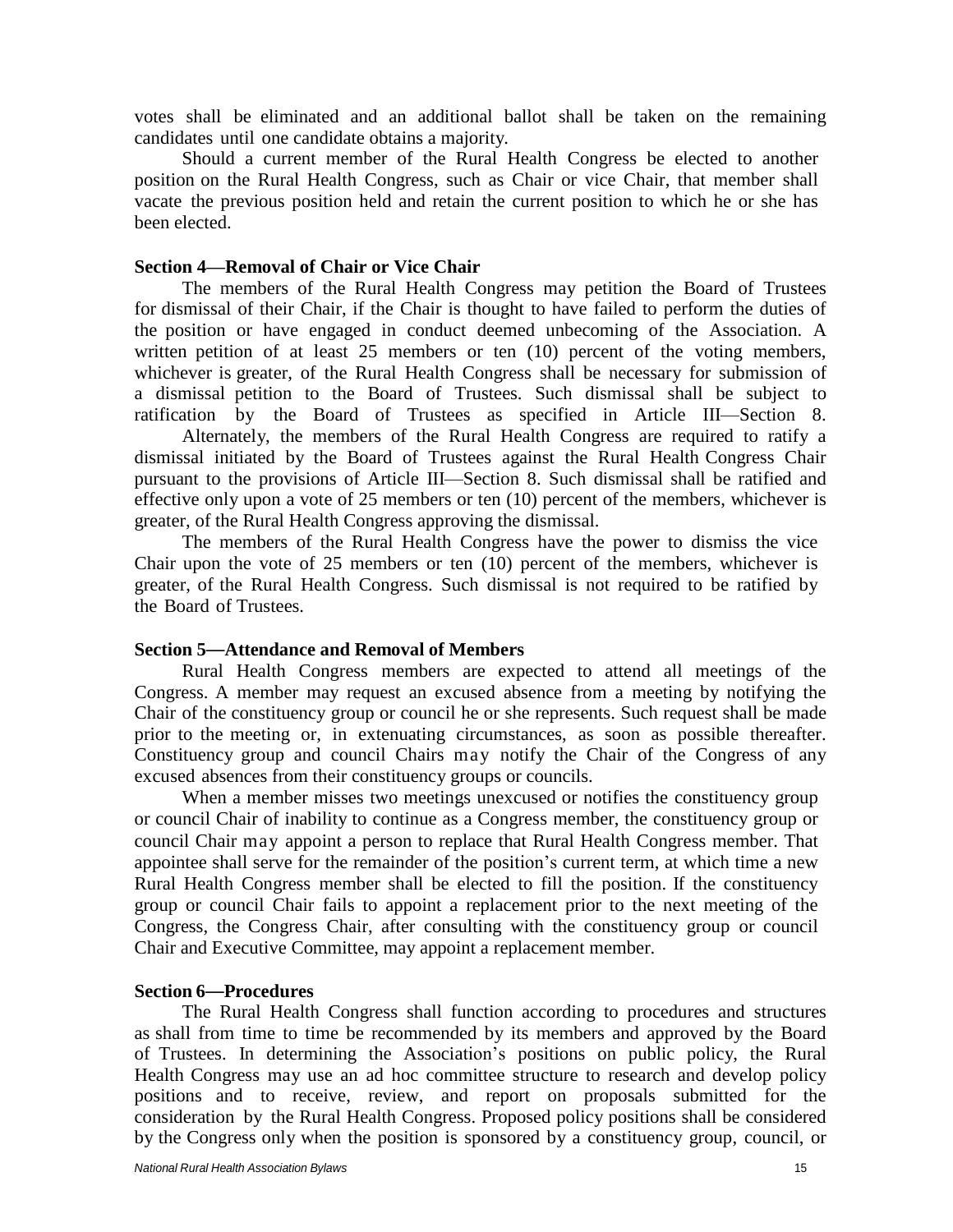Congress committee, or when forwarded to the Congress by the Board of Trustees or Government Affairs Committee. Any Association member may bring a position for consideration of the Rural Health Congress by submitting it to his or her primary constituency group or council for consideration. The constituency group or council shall consider the proposed position and report its recommendations thereon to the Rural Health Congress.

Members of any ad hoc committee or committees shall be appointed by the Rural Health Congress Chair. Ad hoc committee members must be members of the Association, but such committees may invite the participation, without vote, of persons not members of the Association to provide needed expertise or assistance.

Positions on public policy approved by the Rural Health Congress are official Association positions unless overturned by the Board of Trustees by a two-thirds (2/3) majority vote. The Board of Trustees must vote to overturn a Rural Health Congress approved position within ninety (90) days of its approval.

### <span id="page-15-0"></span>**Section 7—Meetings**

The Rural Health Congress shall meet face-to-face a minimum of three (3) times per year. These meetings shall be in conjunction with the Association's annual Rural Health Policy Institute, in conjunction with the Association's annual conference, and in the fall of each year on a date designated by the Congress. The Congress may meet at any other time during the year at the call of the Chair. Except for the required meetings, the Congress shall be allowed to meet by conference call or other technology by which all members of the Congress can simultaneously participate in all proceedings and discussion. At least thirty (30) days' notice shall be given to the Rural Health Congress members for all face-to- face Rural Health Congress meetings and at least 15 days' notice shall be given for all meetings held by conference call or other technology.

### <span id="page-15-1"></span>**Section 8—Quorum and Voting**

A majority of the voting members of the Rural Health Congress shall constitute a quorum. At any meeting of the Congress at which a quorum is present, a majority affirmative vote shall adopt a proposed policy. If authorized by the approved procedures of the Congress, a policy may be adopted by a vote conducted by e-mail or other electronic communications method, provided that the number of votes cast fulfills the quorum requirement and a majority affirmative vote is achieved.

### <span id="page-15-2"></span>**Section 9—Vacancies**

Except as specified in Section 5 of this Article, in the event of a vacancy for any reason in the seat of any Rural Health Congress constituency group's or council's representative other than the Chair, the affected constituency group's or council's Chair shall appoint a replacement to fill the position until the next year's scheduled elections. In selecting the appointed replacement, the constituency group or council Chair shall review candidates not elected through the previous year's elections as a pool of candidates for the appointed replacement; however, the appointed replacement need not be from that pool of candidates.

If the constituency or council Chair position becomes vacant, the process outlined in Article III—Section 6 shall be used to fill that vacancy.

## <span id="page-15-3"></span>**Section 10—Transitions in Membership**

No member of the Rural Health Congress shall hold more than one position on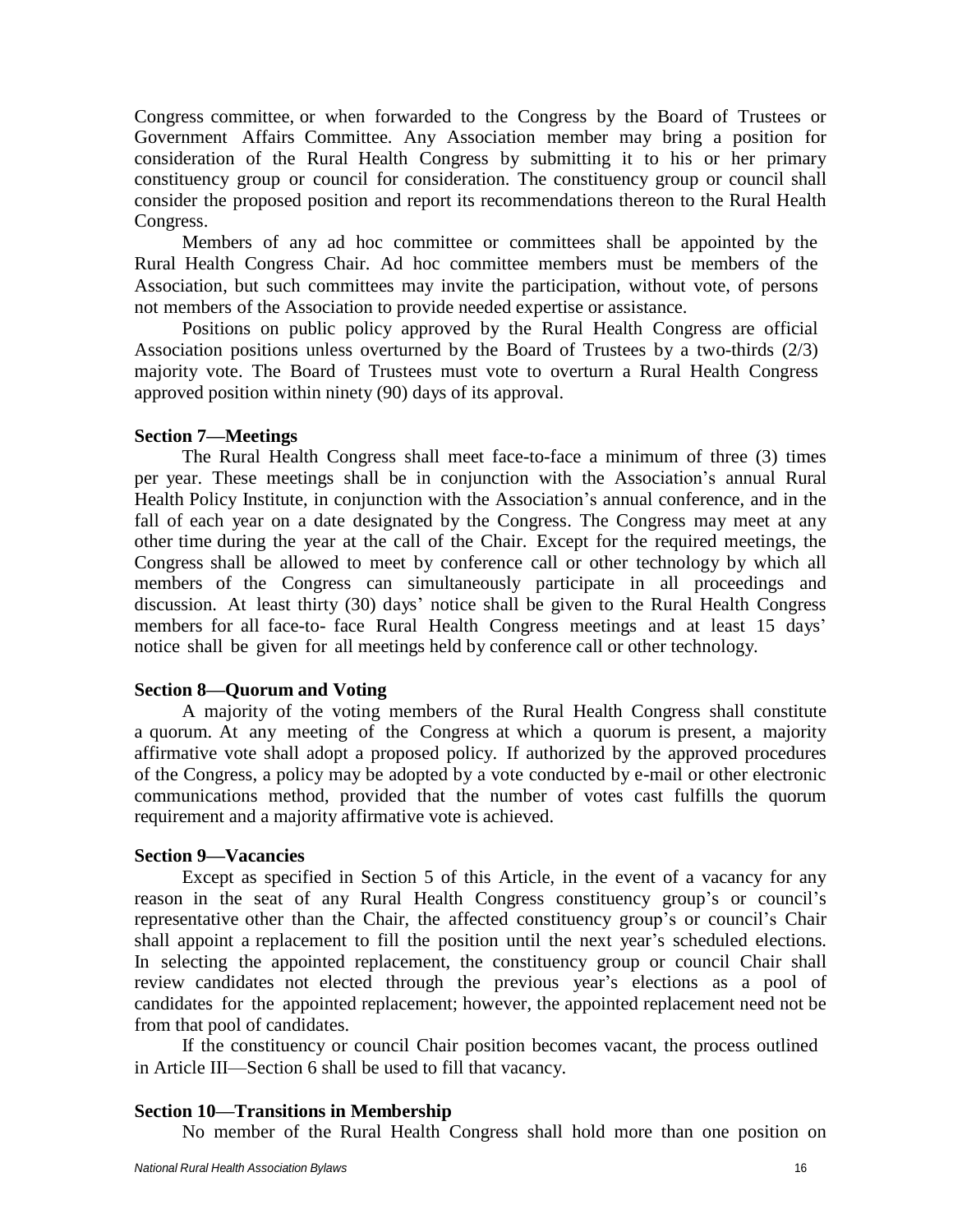the Rural Health Congress simultaneously. Should a current member of the Rural Health Congress be elected to another position on the Rural Health Congress, such as the Chair or vice Chair of the Rural Health Congress, or a member of the Board of Trustees, that member shall vacate the previous position held and retain the current position to which he or she has been elected.

If, following any constituency group or council credentialing period, a constituency group or council should have more representatives on the Rural Health Congress than the current credentialing indicates it should have, the appropriate number of Rural Health Congress representatives for that constituency group or council shall vacate their seats. Reductions of Rural Health Congress seats should, to the extent possible, be achieved by not filling vacancies during the next elections. If the situation requires that at least one representative vacate his or her seat prior to the end of an elected term, the constituency group or council Chair shall request volunteers to do so. Should no volunteers be forthcoming, the representatives to vacate their seats shall be selected by lot by the constituency group or council Chair from those who would begin the second year of their terms on the first of the next year (January 1). Those who volunteer or are selected to vacate their positions shall do so on December 31.

#### **ARTICLE VIII—STATE ASSOCIATION COUNCIL**

#### <span id="page-16-1"></span><span id="page-16-0"></span>**Section 1—Purpose**

The State Association Council shall serve as a forum for the discussion and development of issues of importance to state associations or coalitions, support the development of new state associations, and provide an assured vehicle for the state rural health associations or coalitions to be represented on the Board of Trustees and Rural Health Congress.

#### <span id="page-16-2"></span>**Section 2—State Affiliates**

State rural health associations or coalitions shall petition the State Association Council to be credentialed as the Association's state affiliate. The State Association Council shall evaluate such petitions against criteria as it may from time to time develop. The State Association Council must approve petitions by majority vote. Affiliate status for state rural health associations or coalitions is at the discretion of the State Association Council and may be revoked at any time.

Only one state rural health association or coalition may be credentialed from each state, and it shall be considered as the Association's state affiliate. The State Association Council may allow exceptions from this requirement for purposes of allowing membership on the Council for regional coalitions and the states represented by the regional coalition; however, such exceptions shall be agreed to by a majority vote of the members of the State Association Council.

## <span id="page-16-3"></span>**Section 3—Membership**

Credentialed state rural health associations or coalitions may appoint two members, selected in a method of their own choosing, as representatives to the State Association Council.

#### <span id="page-16-4"></span>**Section 4—State Association Council Chair**

The Chair of the State Association Council shall be elected through the procedures of election used by the Association for constituency group Chairs (see Article VI—Section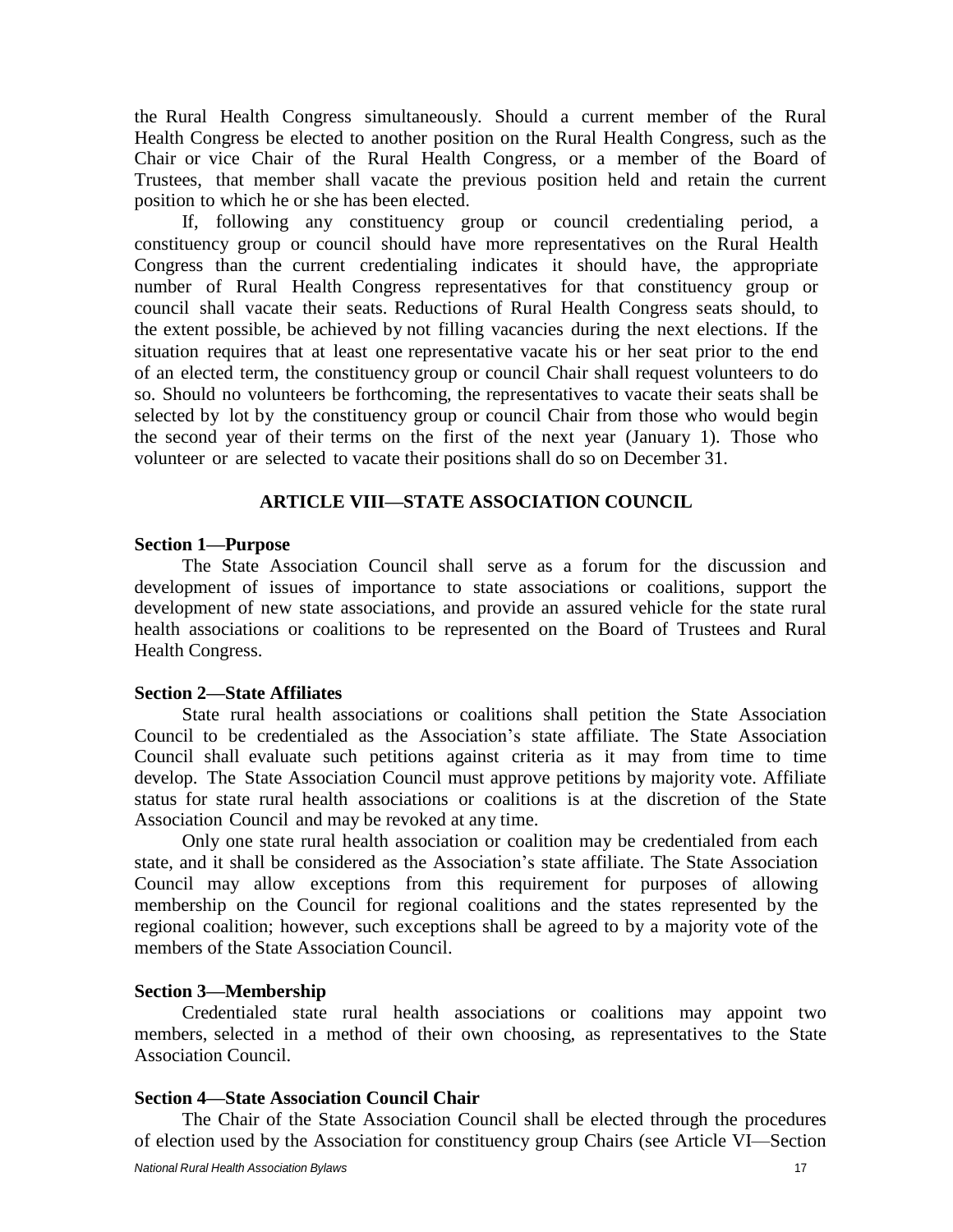7).

The Chair of the State Association Council shall serve as a member of the Board of Trustees and sit as a member of the Rural Health Congress. The chair shall serve a two (2) year term, and not more than two (2) consecutive terms of office. The Chair may designate another member of the State Association Council to serve in his or her position on the Rural Health Congress.

### <span id="page-17-0"></span>**Section 5—Rural Health Congress Representation**

The State Association Council shall elect three (3) representatives to the Rural Health Congress through the procedures of election used by the Association for constituency group representatives (see Article VI—Section 7). The State Association Council Chair shall be counted as the first representative elected for the Council.

### **Section 6—Removal of Chair and Rural Health Congress Representatives**

The members of the State Association Council may petition the Board of Trustees for dismissal of the State Association Council Chair if that Chair is thought to have failed to perform the duties of the position or have engaged in conduct deemed unbecoming of the Association. A written petition of at least 25 members or ten (10) percent of members, whichever is greater, of the State Association Council shall be necessary for submission of a dismissal petition to the Board of Trustees. Such dismissal shall be subject to ratification by the Board of Trustees as specified in Article III—Section 8.

Alternately, the members of the State Association Council are required to ratify a dismissal initiated by the Board of Trustees against the State Association Council's Chair pursuant to the provisions of Article III—Section 8. Such dismissal shall be ratified and effective only upon a vote of 25 members or ten (10) percent, whichever is greater, of the members of the State Association Council approving the dismissal.

Rural Health Congress representatives of the State Association Council are required to abide by the attendance and removal provisions of other Rural Health Congress Representatives as set forth in Article VII—Section 5.

#### <span id="page-17-1"></span>**Section 7—Meetings**

The State Association Council shall meet face-to-face in conjunction with the Association's annual conference. Other meetings shall be held at the discretion of the State Association Council. The Council shall be allowed to meet by conference call or other technology by which all members of the Council can simultaneously participate in all proceedings and discussion. A majority of the state affiliates shall constitute a quorum of the State Association Council.

## **ARTICLE IX—STATE OFFICE COUNCIL**

#### <span id="page-17-3"></span><span id="page-17-2"></span>**Section 1—Purpose**

The State Office Council shall create an assured vehicle for state offices of rural health to be represented on the NRHA Board of Trustees and Rural Health Congress, providing a perspective associated with their unique role as administrative agencies in each state. The chair shall serve a two (2) year term, and not more than two (2) consecutive terms of office. The State Office Council will provide an opportunity for state offices to discuss issues they sense are important to their mission of state plan development and assistance in the states to rural communities.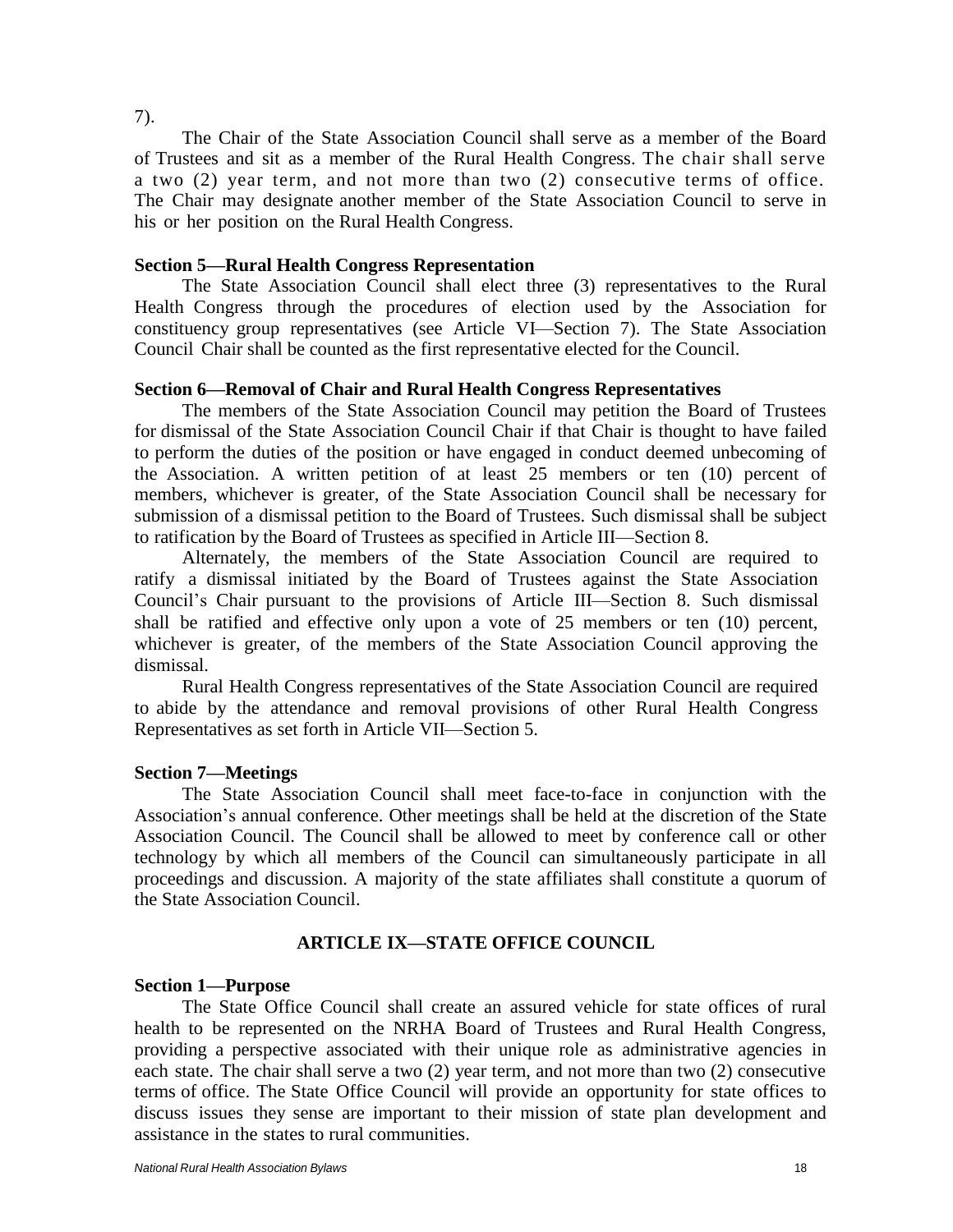#### <span id="page-18-0"></span>**Section 2—State Affiliates**

The entity that is recognized at the state level as the state office of rural health shall submit a letter requesting membership in the State Office Council. Upon receipt of the letter of request and NRHA dues payment at a minimum of an organizational level, the state office of rural health shall be credentialed as a member of the State Office Council.

#### <span id="page-18-1"></span>**Section 3—Membership**

Each affiliated state office of rural health shall appoint the director or his or her designee as its representative to the State Office Council.

#### <span id="page-18-2"></span>**Section 4—State Office Council Chair**

The Chair of the State Office Council shall be elected through the procedures of election used by the Association for constituency group Chairs (see Article VI— Section 7). The chair shall serve a two (2) year term, and not more than two (2) consecutive terms of office. The Chair of the State Office Council shall sit as a member of the Rural Health Congress. The Chair may designate another member of the State Office Council to serve in his or her position on the Rural Health Congress. Once a minimum of thirty (30) state offices have been credentialed as members of the State Office Council, the Chair shall become a voting member of the Board of Trustees.

#### <span id="page-18-3"></span>**Section 5—Rural Health Congress Representation**

The State Office Council shall elect two (2) representatives to the Rural Health Congress through the procedures of election used by the Association for constituency group representatives (see Article VI—Section 7). The Chair of the State Office Council shall be counted as the first representative elected for the Council.

#### **Section 6—Removal of Chair and Rural Health Congress Representatives**

The members of the State Office Council may petition the Board of Trustees for dismissal of the Chair if that Chair is thought to have failed to perform the duties of the position or have engaged in conduct deemed unbecoming of the Association. A written petition of at least 25 members or ten (10) percent of members, whichever is greater, of the State Office Council shall be necessary for submission of a dismissal petition to the Board of Trustees. Such dismissal shall be subject to ratification by the Board of Trustees as specified in Article III—Section 8.

Alternately, the members of the State Office Council are required to ratify a dismissal initiated by the Board of Trustees against the State Office Council's Chair pursuant to the provisions of Article III—Section 8. Such dismissal shall be ratified and effective only upon a vote of 25 members or ten (10) percent of the members, whichever is greater, of the State Office Council approving the dismissal.

Rural Health Congress representatives of the State Office Council are required to abide by the attendance and removal provisions of other Rural Health Congress Representatives as set forth in Article VII—Section 5.

#### <span id="page-18-4"></span>**Section 7**—**Meetings**

*National Rural Health Association Bylaws* 19 The State Office Council shall meet face-to-face in conjunction with the Association's annual conference. Other meetings shall be held at the discretion of the State Office Council. The Council shall be allowed to meet by conference call or other technology by which all members of the Council can simultaneously participate in all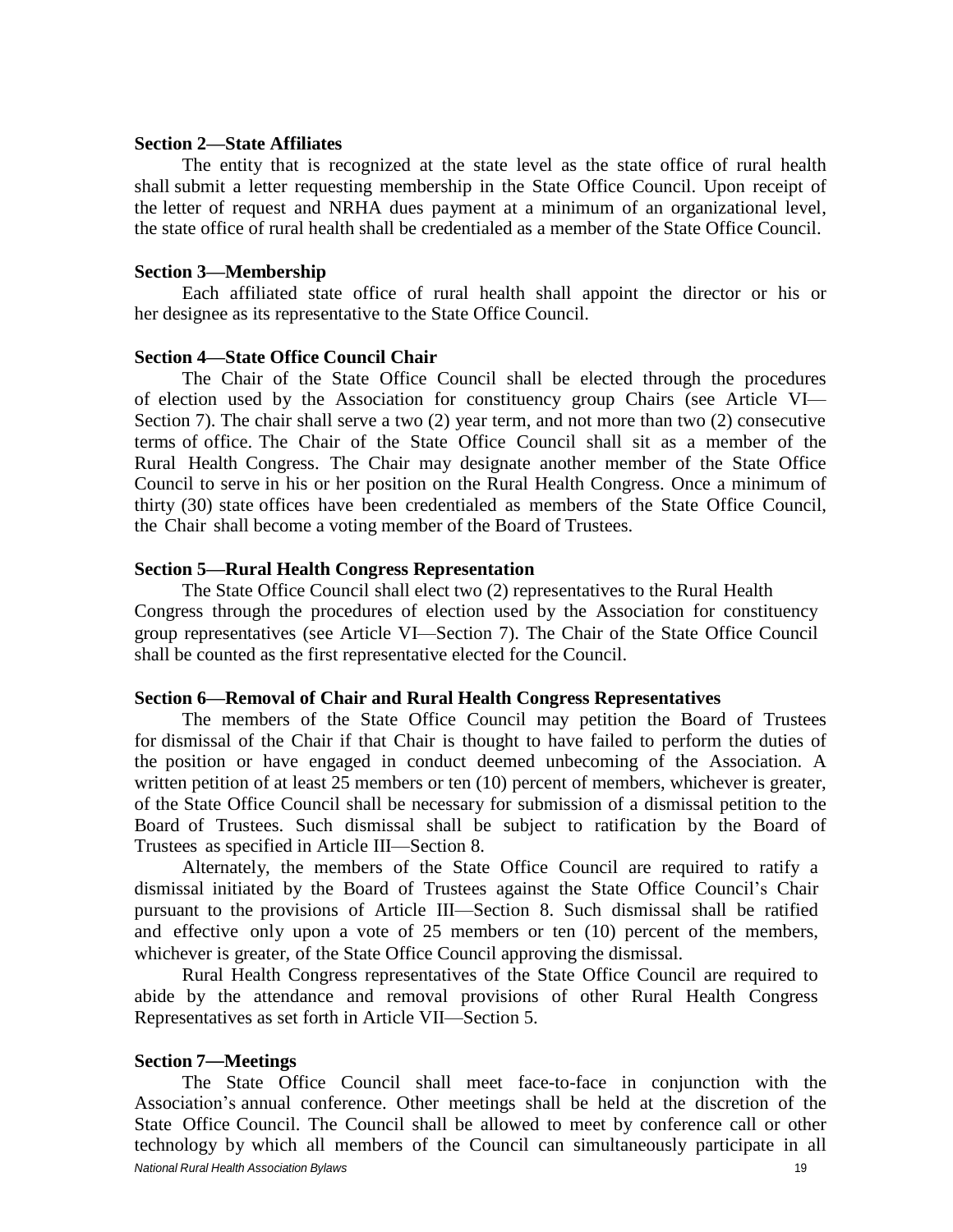proceedings and discussion. A majority of the members of the State Office Council shall constitute a quorum of the Council.

#### **ARTICLE X—RURAL HEALTH EQUITY COUNCIL**

#### <span id="page-19-0"></span>**Section 1—Purpose**

The Rural Health Equity Council shall serve as a forum for the discussion and development of issues related to the needs and concerns of rural minority, multiracial and multicultural populations; monitor all association activities, programs and services to assure appropriate cultural competency and sensitivity to rural racial and ethnic minority populations; develop and support a membership recruitment strategy to increase racial and ethnic minority membership in the Association; develop and plan the annual rural multiracial and multicultural health conference and other appropriate education offerings and seek appropriate funding for such activities; and provide an assured vehicle for these needs and concerns to be represented on the Board of Trustees and Rural Health Congress.

#### <span id="page-19-1"></span>**Section 2—Membership**

Membership of the Council shall be appointed jointly by the President of the Association and the Chair of the Rural Health Equity Council for the purpose of assuring that the Council membership includes individuals reflecting the diversity of the membership of the Association. Each voting member of the Rural Health Equity Council shall have a term limit of not more than two (2) consecutive two-year terms. After a break in service of one (1) two-year term, an individual may be reappointed to the Council.

#### **Section 3—Rural Health Equity Council Chair**

The Chair of the Rural Health Equity Council shall be elected through the procedures of election used by the Association for constituency group Chairs (see Article VI—Section 7).

The Chair of the Rural Health Equity Council shall serve as a member of the Board of Trustees and sit as a member of the Rural Health Congress. The chair shall serve a two (2) year term, and not more than two (2) consecutive terms of office. The Chair may designate another member of the Council to serve in his or her position on the Rural Health Congress.

#### <span id="page-19-2"></span>**Section 4—Rural Health Congress Representation**

The Rural Health Equity Council shall elect two (2) representatives to the Rural Health Congress through the procedures of election used by the Association for constituency group representatives (see Article VI—Section 7). The Rural Health Equity Council Chair shall be counted as one of the representatives elected for the Council.

#### <span id="page-19-3"></span>**Section 5—Removal of Chair and Rural Health Congress Representatives**

The members of the Rural Health Equity Council may petition the Board of Trustees for dismissal of the Rural Health Equity Council Chair if that Chair is thought to have failed to perform the duties of the position or have engaged in conduct deemed unbecoming of the Association. A written petition of at least five (5) members or twenty (20) percent of members, whichever is greater, of the Rural Health Equity Council shall be necessary for submission of a dismissal petition to the Board of Trustees. Such dismissal shall be subject to ratification by the Board of Trustees as specified in Article III—Section 8.

Alternately, the members of the Rural Health Equity Council are required to ratify a dismissal initiated by the Board of Trustees against the Rural Health Equity Council's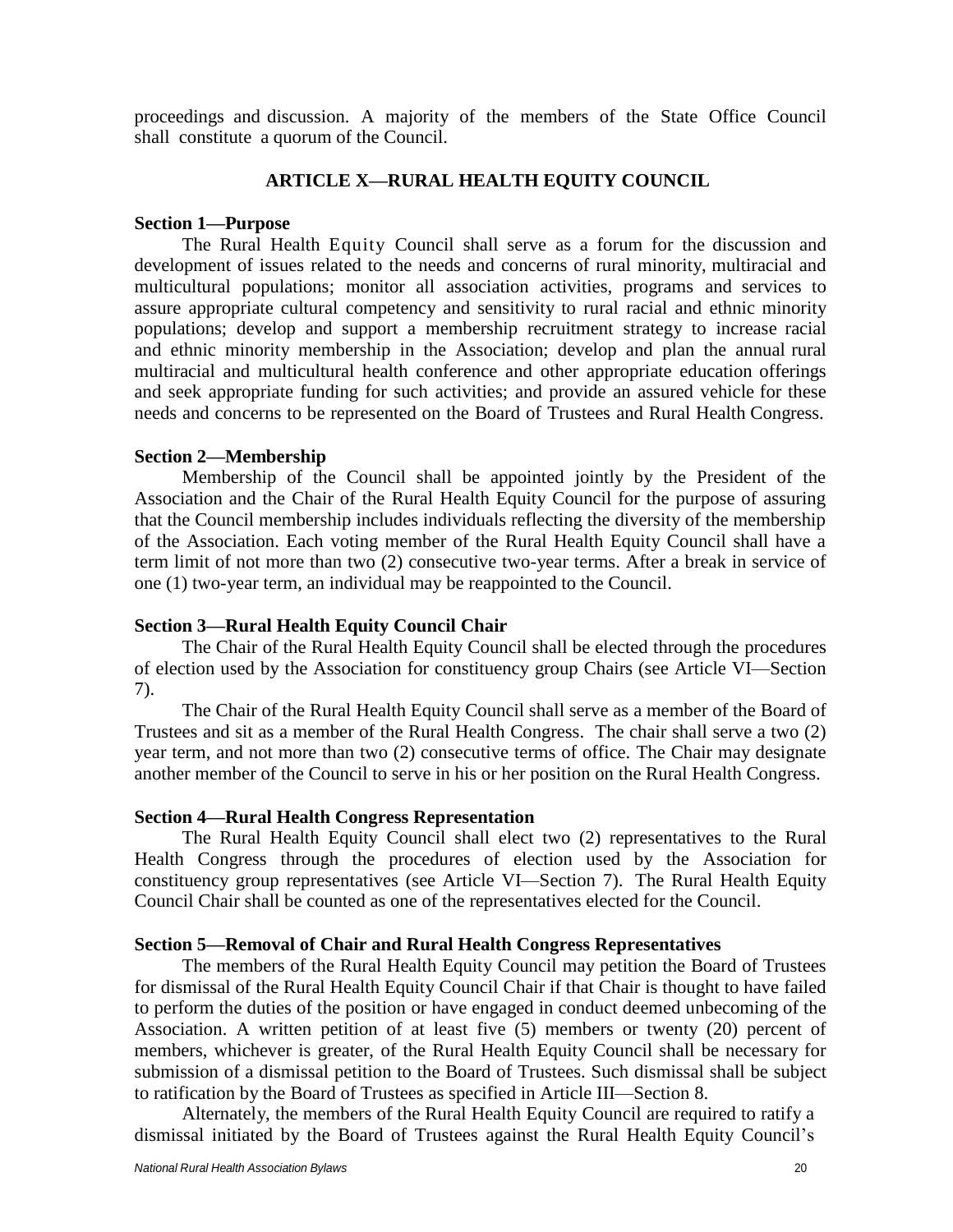Chair pursuant to the provisions of Article III—Section 8. Such dismissal shall be ratified and effective only upon a vote of 5 members or twenty (20) percent of the members, whichever is greater, of the Rural Health Equity Council approving the dismissal.

Rural Health Congress representatives of the Rural Health Equity Council are required to abide by the attendance and removal provisions of other Rural Health Congress Representatives as set forth in Article VII—Section 5.

#### <span id="page-20-0"></span>**Section 6**—**Meetings**

The Rural Health Equity Council shall meet face-to-face in conjunction with the Association's annual conference. Other meetings shall be held at the discretion of the Rural Health Equity Council. The Council shall be allowed to meet by conference call or other technology by which all members of the Council can simultaneously participate in all proceedings and discussion. A majority of the members of the Rural Health Equity Council shall constitute a quorum of the Council.

## **ARTICLE XI—OFFICERS**

## <span id="page-20-2"></span><span id="page-20-1"></span>**Section 1—Positions**

The elected officers of the Association shall be the President, President-elect, Immediate Past President, Secrtary, and Treasurer. Assistant officers and agents, as may be deemed necessary, may be appointed by the Board of Trustees to expedite the affairs of the Association.

#### <span id="page-20-3"></span>**Section 2—Qualifications**

Officers shall have been members of the Association for five (5) years preceding the time of nomination. The President-elect shall have served at least one term as a member of the Board of Trustees.

#### <span id="page-20-4"></span>**Section 3—Elections**

The membership shall elect the President-elect, Secretary, and Treasurer of the Association. The election of officers shall occur by electronic ballot, unless an alternate method is approved by the Board of Trustees, cast no later than November 10 each year. Officers elected by the membership shall assume office on January 1 of the following year.

#### <span id="page-20-5"></span>**Section 4—Terms of Office**

The term of office for the Secretary and the Treasurer shall be two (2) years, limited to two (2) consecutive terms. The term of office for the President-elect is three (3) consecutive years; the first as President-elect, the second as President and the third as Immediate Past President.

The term of office for each officer shall be assumed on January 1 of each year and shall continue in the position until December 31 of the last year of his or her term.

## <span id="page-20-6"></span>**Section 5—Vacancies**

If a vacancy occurs in the office of President, the President-elect shall fill the office for the remainder of the year and then complete his or her full term as President. Any other vacancies among the officers may be filled by election by the Board of Trustees from the current voting members of the Board of Trustees. Such election shall be by majority vote of the Board of Trustees. Replacement officers shall serve until the next regular election of officers.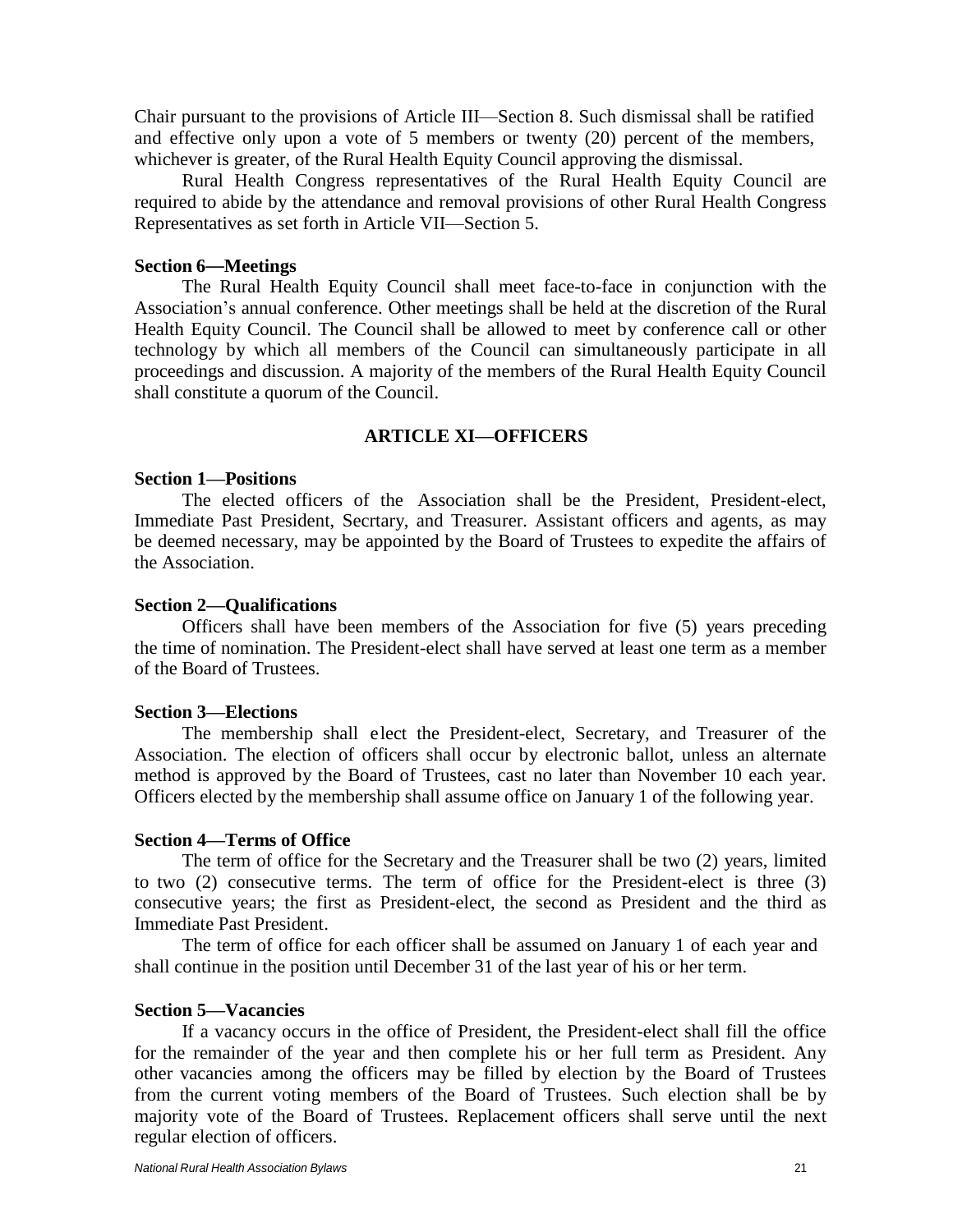Should an officer position, other than that of the President, become vacant and then be filled by the Board of Trustees through an election by the Board of Trustees of a currently serving trustee, that trustee shall vacate the previously held Board of Trustees position and retain only the current appointed position.

#### <span id="page-21-0"></span>**Section 6**—**President**

The President shall be the principal elected officer of the Association; shall preside at the annual membership meeting, meetings of the Board of Trustees, and meetings of the Executive Committee; and shall be an ex officio member, with voting privileges, of all committees except the Nominations and Credentials Committee.

#### <span id="page-21-1"></span>**Section 7—President-elect**

In the absence or incapacity of the President, the President-elect shall have the powers and authorities of the President, except as limited by resolution of the Board of Trustees. The President-Elect shall be the Chair of the Nominations and Credentials Committee and the Annual Meeting Planning Committee.

#### <span id="page-21-2"></span>**Section 8—Secretary**

The Secretary, or person designated by the Secretary, shall keep all records of the Board of Trustees; shall see that all notices are duly given in accordance with the provisions of the bylaws and as required by law; shall perform all duties incident of the office of Secretary; and perform other duties as may be assigned by the President or the Board of Trustees.

#### <span id="page-21-3"></span>**Section 9—Treasurer**

The Treasurer, or person designated by the Treasurer, shall be responsible to receive and be accountable for the funds of the Association. The Treasurer shall render periodic financial reports to the Executive and Finance Committees, the Board of Trustees, and the membership and be responsible for the presentation of budgets and other corporate reports as may be necessary for the conduct of business. The Treasurer shall be the Chair of the Finance Committee.

#### <span id="page-21-4"></span>**Section 10—Chief Executive Officer**

The Board of Trustees shall be empowered to employ and dismiss the Chief Executive Officer. The Chief Executive Officer shall be directly responsible to the Board of Trustees and shall be the chief executive and operating officer of the Association with responsibilities for the management and direction of all operations, programs, activities and affairs of the Association under the direction and framework of policies, budgets and programs as determined by the Board of Trustees. These responsibilities include the employment and termination of employees and the determination of compensation of staff and support personnel. The Chief Executive Officer shall be empowered to execute corporate documents and such other forms as necessary to implement Board of Trustees policy. The Chief Executive Officer shall be a non-voting member of the Board of Trustees and the Executive and Finance Committees.

## **ARTICLE XII—NOMINATIONS AND CREDENTIALING**

#### <span id="page-21-6"></span><span id="page-21-5"></span>**Section 1—Nominations and Credentials Committee**

*National Rural Health Association Bylaws* 22 The Chair of the Nominations and Credentials Committee shall be the President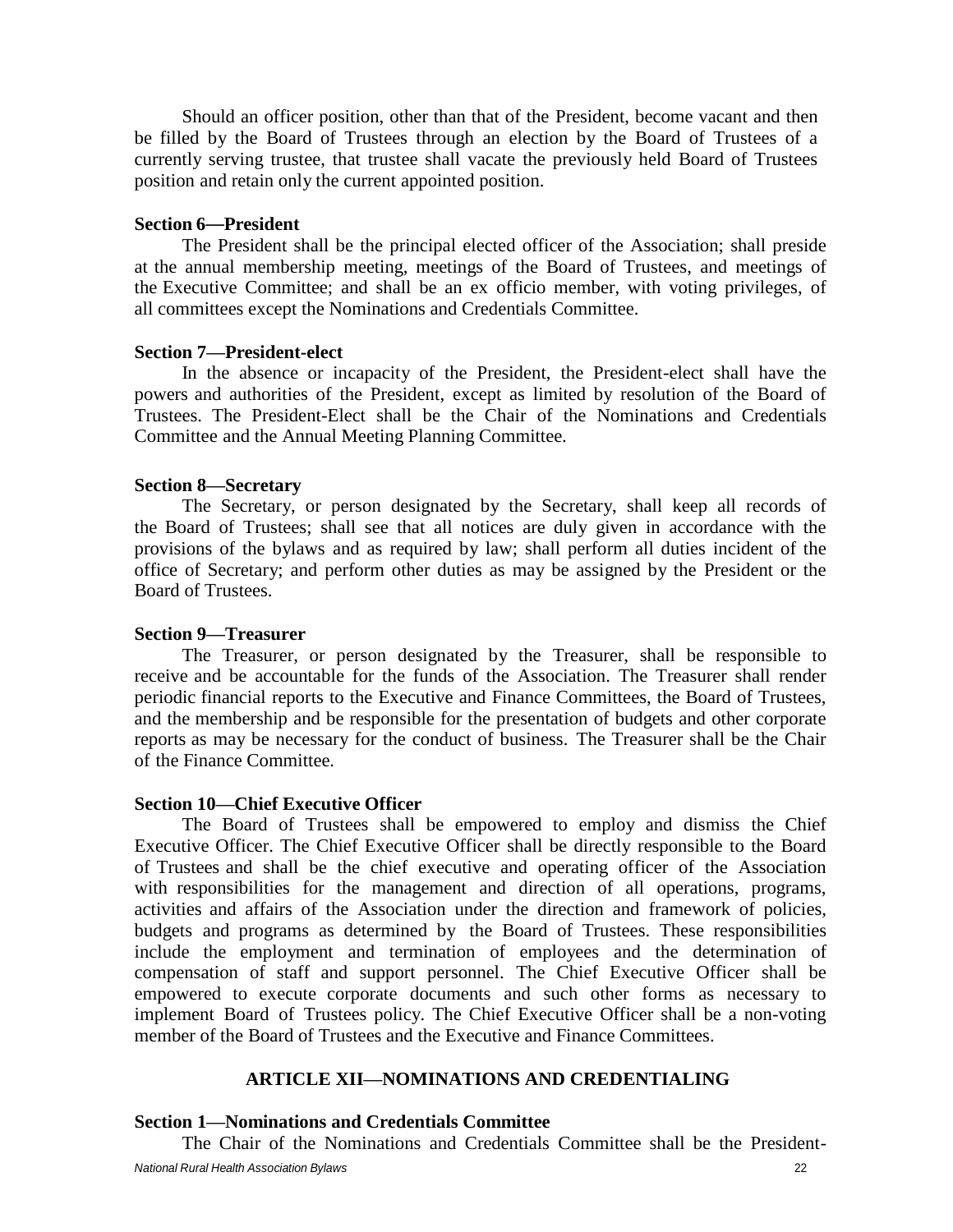elect. In addition, one member shall be appointed to the committee by the President, one member shall be the Immediate Past President, one member shall be the Chair of the Rural Health Congress and two at-large members of the Rural Health Congress selected by election at its fall face-to-face meeting. Appointed and elected members of the committee shall serve a one-year term and may be reappointed or re-elected to a maximum of four (4) consecutive terms.

By July 1, the Nominations and Credentials Committee shall notify the membership of vacancies in all elected offices and solicit nominations from the membership. The Nominations and Credentials Committee shall develop and present in writing to the membership a slate of candidates on or before October 1st each year. In selecting the slate to be presented to the membership, the Nominations and Credentials Committee shall keep in mind the importance of leadership that is broadly representative of the professional, institutional, geographic, ethnic and racial makeup of rural health.

The Nominations and Credentials Committee shall develop a list of questions to be answered by all candidates that shall serve the purpose of demonstrating both their qualifications and interest in the offices or positions. The questions may differ by office but shall be the same for all candidates seeking the same office or position. Those responses received by the time the ballot is prepared for distribution will be included with the ballot. Any failure to respond to any or all of these questions is not cause for an individual's name to be removed from the ballot.

#### <span id="page-22-0"></span>**Section 2**—**Credentialing Date**

The Board of Trustees shall review the membership status of all constituency groups and councils each year at its April Board of Trustees meeting. The number of votes established for each constituency group and council as of this date will be used as the official number for purposes of determining constituency group status, establishing membership for the Rural Health Congress, and other purposes specified in these bylaws. On April 2 of each year (or the first business day immediately following the credentialing of the membership), the constituency and council Chairs shall be informed of their current group status and the number of representatives for which each constituency group or council has been credentialed for the following year's election.

#### <span id="page-22-1"></span>**Section 3—Voting**

The Nominations and Credentials Committee shall develop and present in writing to the membership a slate of candidates on or before October 1 each year. Each candidate shall have the opportunity prior to the election to address the membership eligible to vote in the election through an electronic method made available by the Association. Any candidate may withdraw his or her candidacy prior to the election. Voting shall be by secret ballot, with each advocate, individual and student member entitled to cast one (1) vote and each organizational or supporting member entitled to cast two (2) votes for each Association officer to be elected. Each such member is also entitled to cast a vote for each office to be filled in the constituency group (s) or council (s) of which he or she is a voting member. All returned ballots must be independently dated no later than November 10 each year. The candidates for each office receiving a plurality of the votes cast for that office shall be elected. In the event of a tie, the election shall be decided by a coin toss. The Nominations and Credentials Committee shall oversee the election process of all offices.

### <span id="page-22-2"></span>**Section 4—Leadership Development**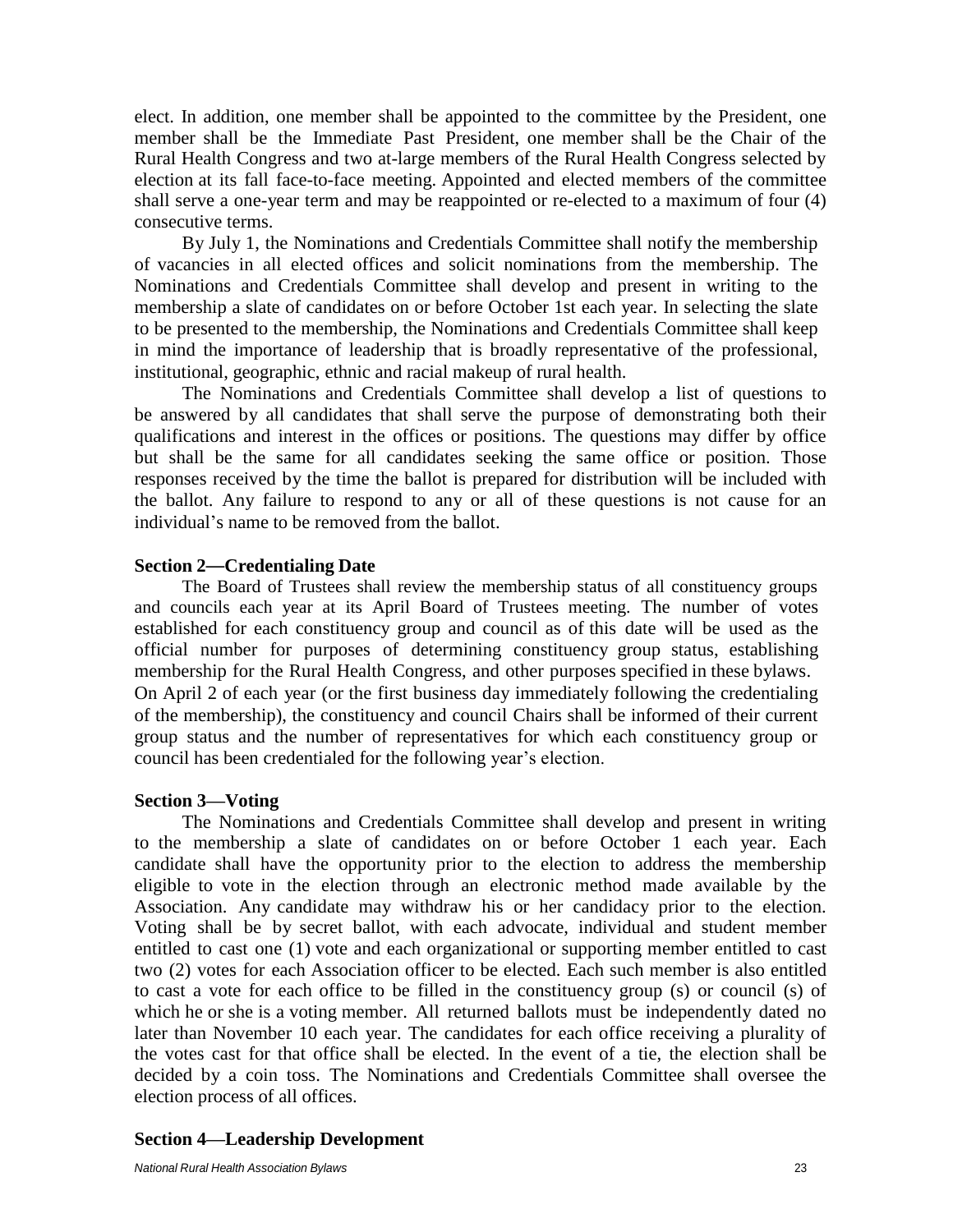The Nominations and Credentials Committee shall recommend to the Board of Trustees, an ongoing plan for development of future leaders for the Association and, upon approval of the plan by the Board, oversee implementation of the plan. The Committee shall report annually to the Board of Trustees on the outcomes of the leadership development plan and make recommendations for needed revisions, if any, in the plan.

### **ARTICLE XIII—MEMBERSHIP MEETINGS**

#### <span id="page-23-1"></span><span id="page-23-0"></span>**Section 1—Notification**

The membership of the Association shall be notified at least ninety (90) days in advance of any meetings of the membership. The notice of the meetings, including a statement of time and place, shall be in writing and electronically mailed or mailed to the members at the last recorded address. The failure of any member to receive notice of any meeting shall not negate any action that may be taken at the meeting.

#### <span id="page-23-2"></span>**Section 2—Annual Membership Meeting**

The annual meeting of the membership shall be convened at the annual conference and shall provide information on the previous year's transactions and other such business as may come before the membership. Any proposed bylaws changes must be presented to the membership for consideration at the annual membership meeting if they have not been previously considered by electronic or mail vote by the membership. The President shall serve as the Chair of the annual membership meeting.

#### <span id="page-23-3"></span>**Section 3—Quorum**

Ten (10) percent of the votes of the Association shall constitute a quorum for the transaction of business at the annual membership meeting.

## **ARTICLE XIV—ALTERNATIVE VOTING METHODS**

<span id="page-23-4"></span>Whenever, in the judgment of the Board of Trustees, any question shall arise that it believes should be put to a vote of the membership or the Board of Trustees, and when it deems it inexpedient to call a special meeting for such a purpose, the trustees may, unless otherwise required by the bylaws, submit such a matter to the membership in writing for vote and decision. The question or position thus presented shall be determined according to a plurality of the votes received by electronic mail within the specified time period for the vote. Any and all actions taken in pursuance of a vote in each such case shall be binding upon the Association in the same manner as would be action taken at a duly called meeting.

The Board of Trustees, the Executive Committee, and any other entities of the Association may employ any manner of voting in lieu of face-to-face balloting on questions for which those alternative voting methods are appropriate.

## **ARTICLE XV—FISCAL YEAR**

<span id="page-23-6"></span><span id="page-23-5"></span>The fiscal year of the Association shall be determined by the Board of Trustees. A majority vote of the Board of Trustees shall be required to alter the existing fiscal year.

## **ARTICLE XVI—AMENDMENTS**